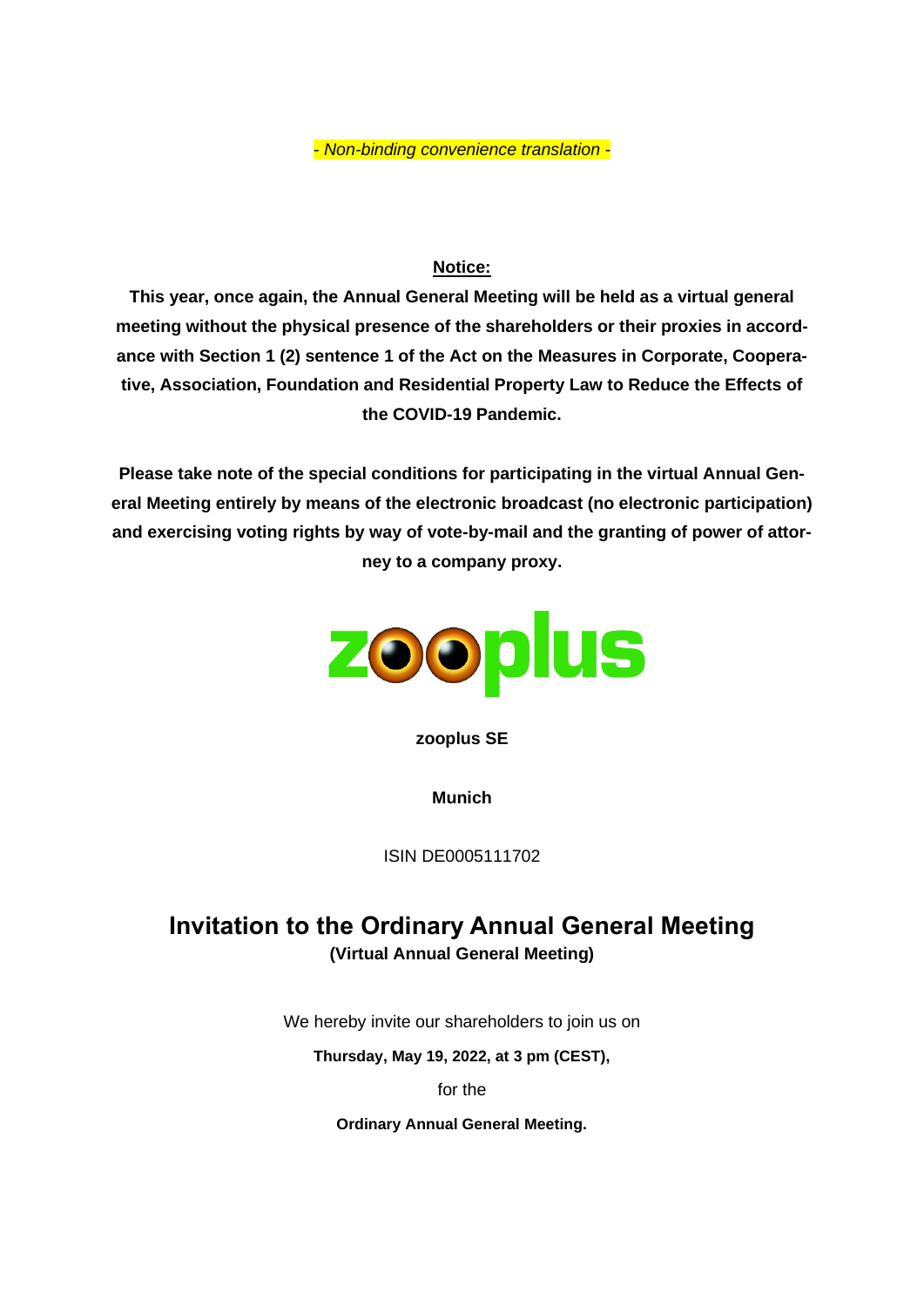#### The meeting shall take place

#### **without the physical presence of the shareholders or their proxies**

#### **at the registered offices of**

#### **zooplus SE,**

#### **Sonnenstrasse 15,**

#### **80331 Munich, Germany**.

The entire meeting will be held in accordance with Section 1 (2) sentence 1 no. 1 of the Act on the Measures in Corporate, Cooperative, Association, Foundation and Residential Property Law to Reduce the Effects of the COVID-19 Pandemic at

#### **<https://investors.zooplus.com/annual-general-meeting/>**

by way of electronic video and audio broadcast (no electronic participation as defined by Section 118 [1] sentence 2 AktG) to the shareholders and their proxies.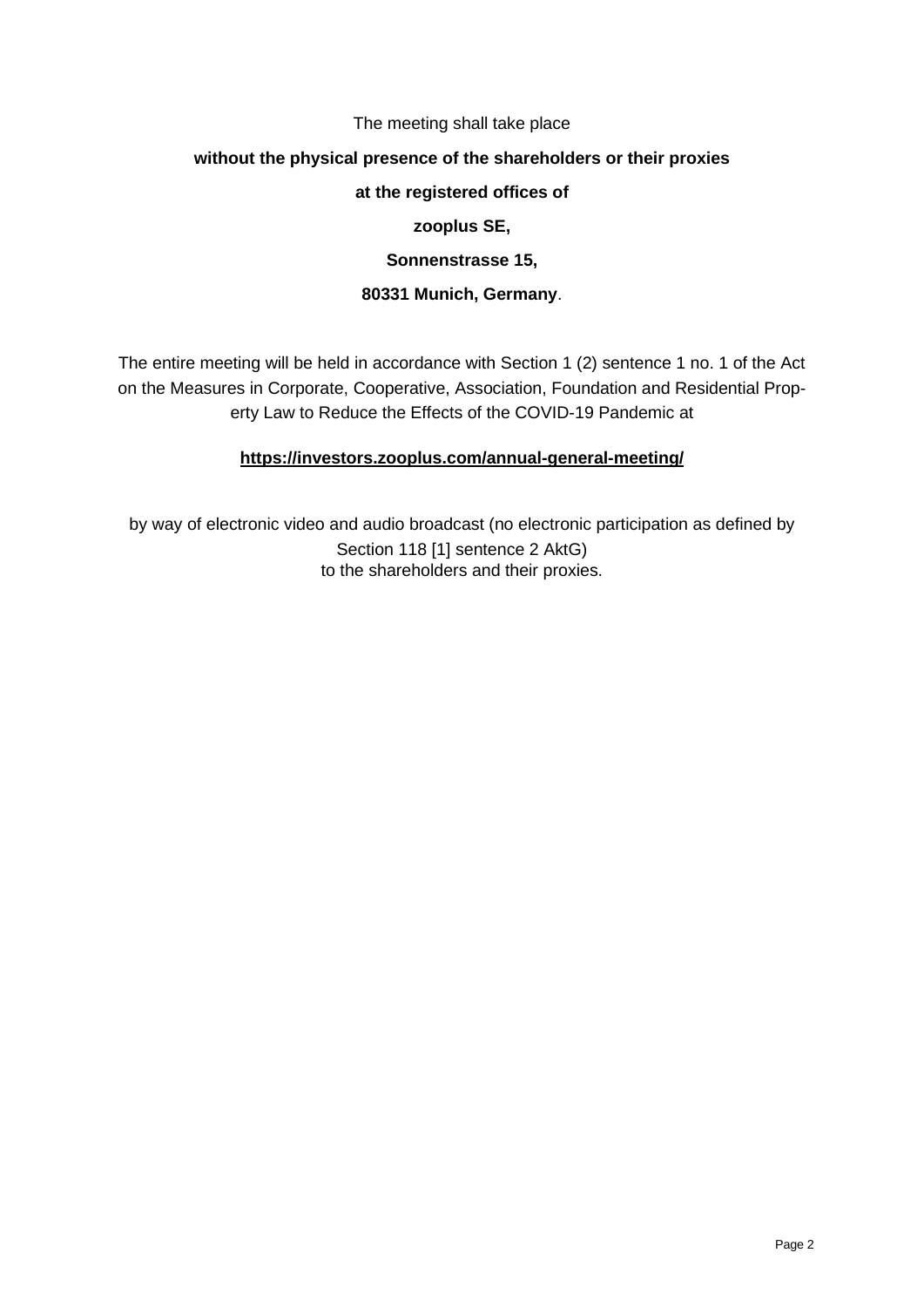#### **Introductory Remarks**

Against the background of the COVID-19 pandemic, which is continuing in 2022, and particularly in view of the constantly high infection figures at the company's headquarters in Munich, the Management Board of zooplus SE has decided, with the approval of the Supervisory Board, to once again make use of the corresponding provisions of the legislator to mitigate the consequences of the COVID-19 pandemic for this year's Ordinary Annual General Meeting to continue to avoid health risks to the shareholders, the internal and external employees and the members of the company's executive bodies.

Shareholders should be able to exercise their voting rights and right to ask questions and right to object on the date indicated for the Annual General Meeting of May 19, 2022. This year's Ordinary Annual General Meeting of zooplus SE will therefore again be held virtually only without the physical presence of shareholders or their proxies. More detailed explanations can be found below under **Section III.** ("Virtual Annual General Meeting").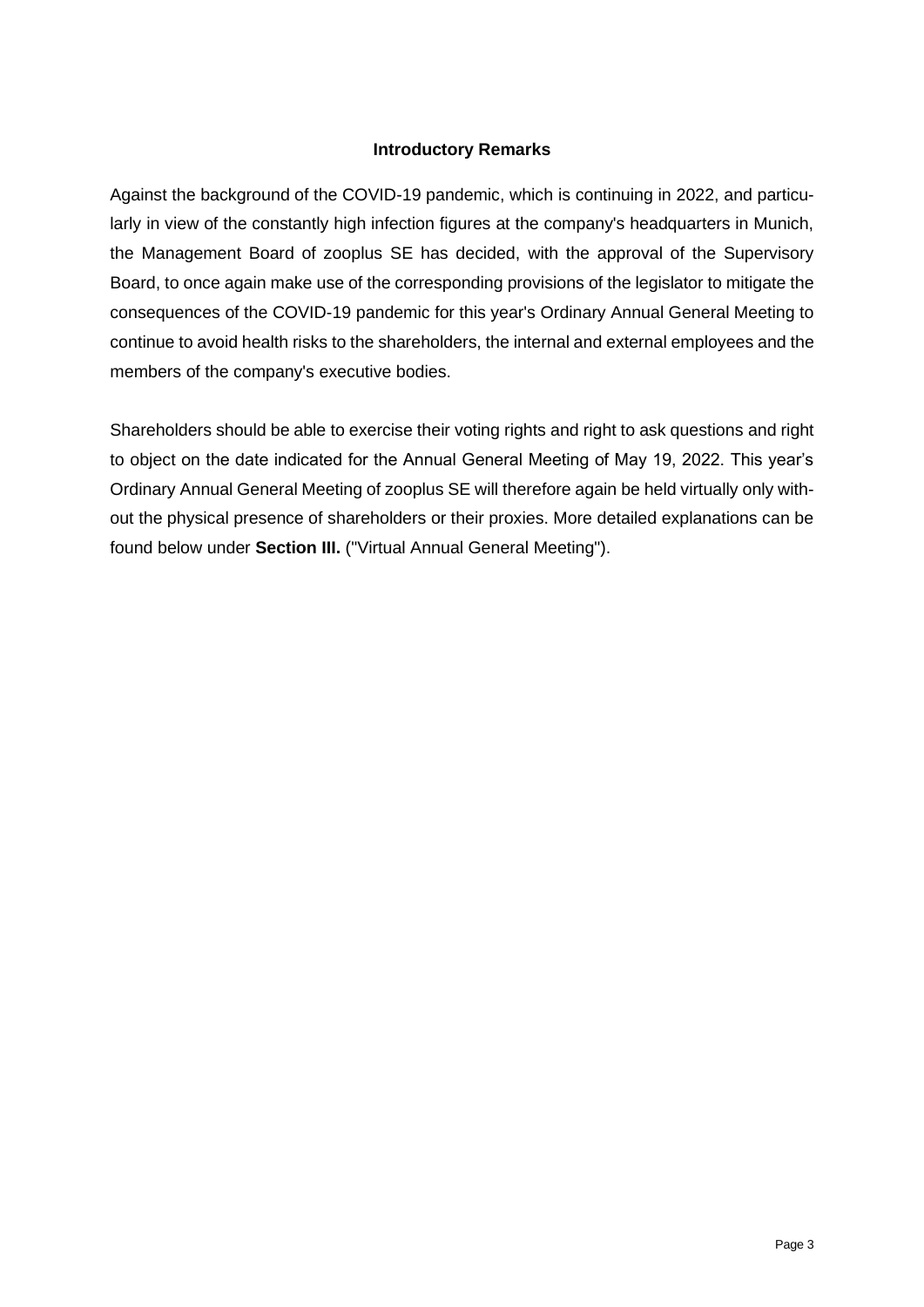## **I. Agenda**

**1. Presentation of the adopted annual financial statements and approved consolidated financial statements for the 2021 financial year, the combined management report for the company and the Group for the 2021 financial year, the report of the Supervisory Board for the 2021 financial year**

These documents are available for viewing at the offices of zooplus SE, Sonnenstrasse 15, 80331 Munich, Germany, as well as on the company's website at https://investors.zooplus.com/annual-general-meeting. Upon request, shareholders can receive a copy immediately and free of charge.

A resolution on this agenda item is not provided for and not possible in accordance with the statutory provisions because the Supervisory Board has already approved the annual and consolidated financial statements; the annual financial statements are thereby adopted. With respect to the other documents mentioned in this Agenda Item, the law provides that shareholders only be given an opportunity to inspect the documents for informational purposes but does not provide for a resolution to be adopted by the Annual General Meeting.

## **2. Resolution on the appropriation of retained profit**

The Management Board and the Supervisory Board propose that the retained profit for the 2021 financial year in the amount of EUR 4,702,961.36 reported in the company's annual financial statements as of December 31, 2021 be carried forward in full to the new financial year.

# **3. Resolution on the discharge of the Management Board for the 2021 financial year**

The Management Board and the Supervisory Board propose that the members of the Management Board be discharged for the 2021 financial year.

## **4. Resolution on the discharge of the Supervisory Board for the 2021 financial year**

The Management Board and the Supervisory Board propose that the members of the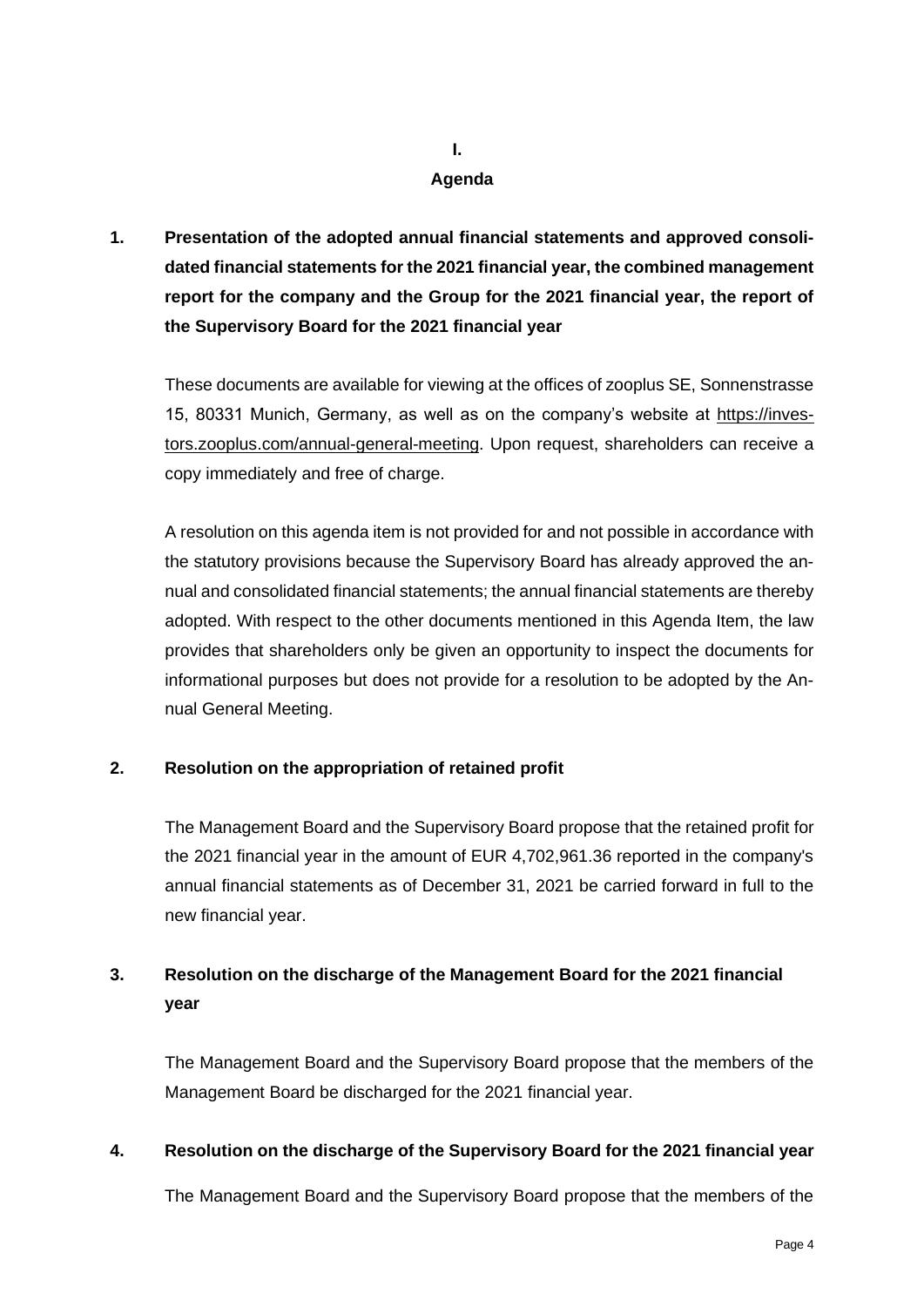Supervisory Board be discharged for the 2021 financial year.

# **5. Election of the auditor of the financial statements and consolidated financial statements for the 2022 financial year**

The Supervisory Board proposes the appointment of PricewaterhouseCoopers GmbH Wirtschaftsprüfungsgesellschaft, Frankfurt am Main, Munich branch, as the auditor for the financial statements and consolidated financial statements for the 2022 financial year.

## **6. Elections to the Supervisory Board**

In accordance with Article 40 (2) and (3) of Regulation (EC) No. 2157/2001 of the SE Regulation (SE-VO), Section 17 (1) of the SE Implementation Act (SEAG), and Section 21 of the Act on the Participation of Employees in a European company (SEBG) in conjunction with Article 11 (1) of the company's Articles of Association and Section 21 of the Agreement of December 20, 2021 with the Special Negotiating Body on the Involvement of Employees at zooplus SE, the Supervisory Board of the company is composed of six members elected by the Annual General Meeting.

The previous members of the Supervisory Board, Dr. Norbert Stoeck, Tjeerd Jegen and David Shriver, each resigned from their office as a member of the Supervisory Board, effective as of the end of December 22, 2021. As of December 23, 2021, they were replaced in the Supervisory Board by Adrien Motte, Stefan Goetz and Astor Hermans, each of whom was appointed as a member of the Supervisory Board by court order for a limited period until the end of the Annual General Meeting 2022.

In addition, the previous members of the Supervisory Board Karl-Heinz Holland, Moritz Greve and Christine Cross, each resigned from their office as member of the Supervisory Board, effective as of the end of January 31, 2022. As of February 23, 2022, the Supervisory Board includes Johannes Reichel and Ali Farahani, who were each appointed as a member of the Supervisory Board by way of court appointment for a limited period until the end of the Annual General Meeting 2022, have been members of the Supervisory Board.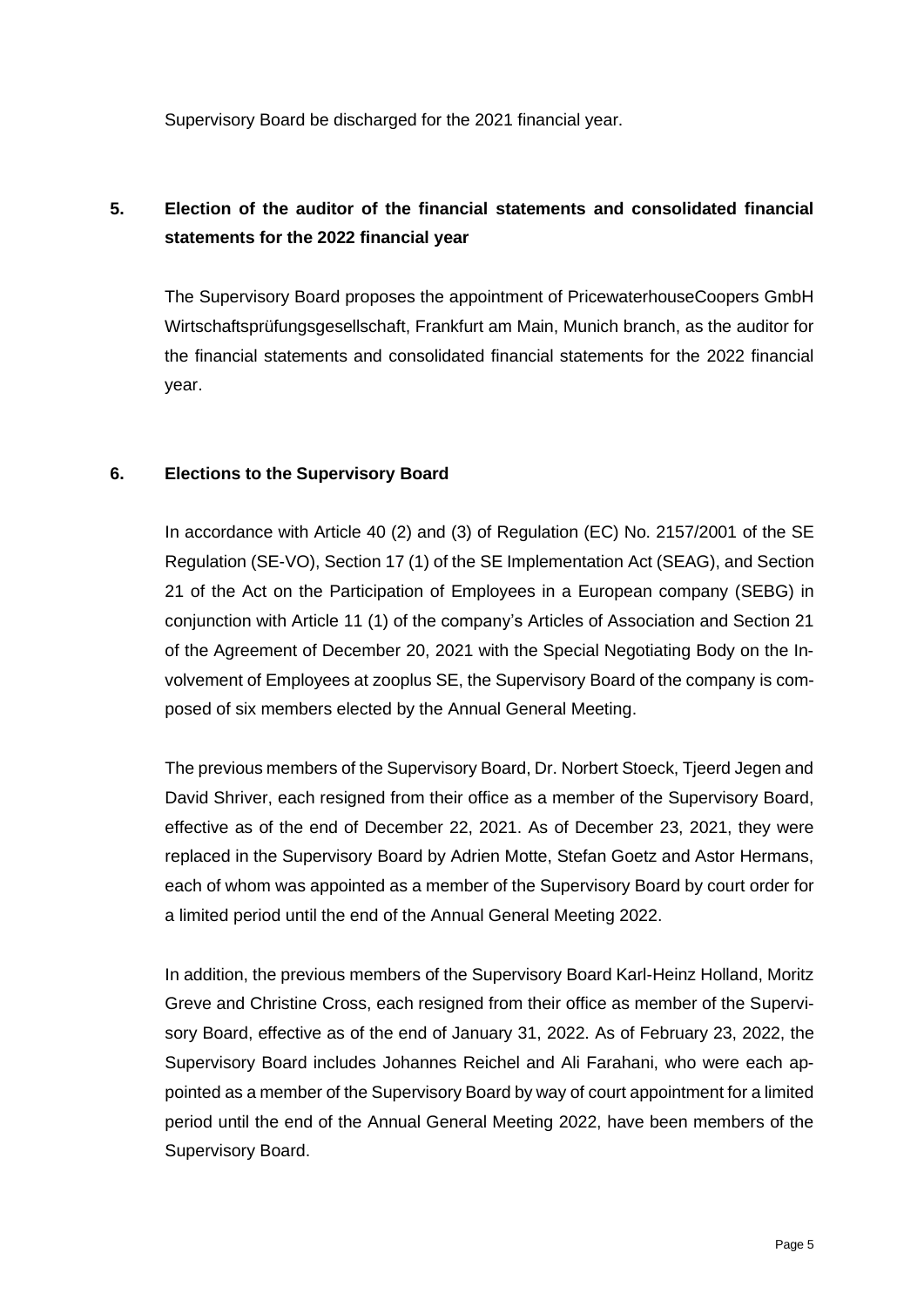It is intended that the Supervisory Board members Stefan Goetz, Adrien Motte, Astor Hermans and Johannes Reichel, who are currently court-appointed and will retire at the end of the Annual General Meeting on May 19, 2022, to which notice is hereby given, be elected as members of the Supervisory Board. In addition, Kate Swann and Stefan Heidenreich shall also be elected as members of the Supervisory Board.

Based on the above, the Supervisory Board proposes, in accordance with the proposal of its Nomination Committee, that the following persons be elected as members of the Supervisory Board, each with effect from the end of the Annual General Meeting on May 19, 2022:

- 1. Stefan Goetz, Partner at Hellman & Friedman, residing in London, United Kingdom
- 2. Adrien Motte, Director of the Hellman & Friedman investment team, residing in London, United Kingdom
- 3. Astor Hermans, Associate of the Hellman & Friedman investment team, residing in London, United Kingdom
- 4. Johannes Reichel, Partner and Head of EQT Private Equity Central & Southern Europe at EQT Partners GmbH, residing in Fürth, Germany
- 5. Kate Swann, Advisor for international corporate and business strategies, residing in London, United Kingdom
- 6. Stefan Heidenreich, Investor and Advisor for international corporate and business strategies, residing in Zug, Switzerland

Each appointment will be made until the end of the Annual General Meeting that resolves on the discharge for the fourth financial year after the commencement of the term of office, whereby the financial year in which the term of office begins is not counted (i.e., presumably until the end of the Annual General Meeting in 2027).

The proposed persons hold the following memberships on other statutory supervisory boards and comparable domestic and foreign supervisory bodies of business enterprises:

1. Stefan Goetz:

Memberships on other statutory supervisory boards: none.

Memberships on comparable domestic and foreign supervisory bodies of business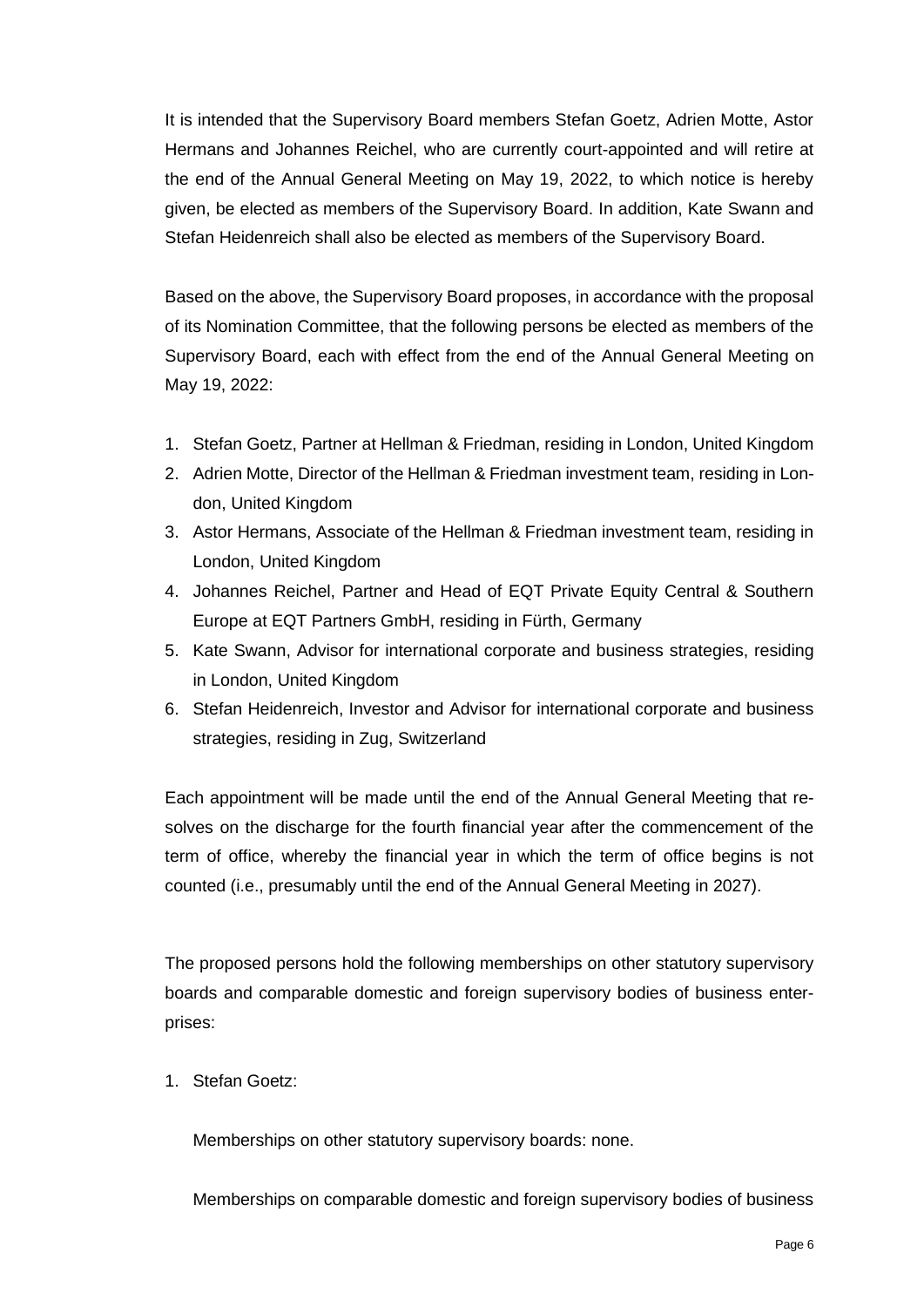enterprises:

- Member of the Board of Directors of SimpliSafe, Inc., Wilmington, New Castle, Delaware, USA
- Chair and member of the Board of Directors of Verisure Topholding 2 AB, Malmö, Sweden
- Member of the Board of Directors of Nexi S.p.A., Milan, Italy
- Member of the Board of Directors of Belron Group SA, Luxembourg, Luxembourg
- 2. Adrien Motte:

Memberships on other statutory supervisory boards: none.

Memberships on comparable domestic and foreign supervisory bodies of business enterprises:

- Member of the Board of Directors of Verisure Holding AB (publ), Malmö, Sweden
- Member of the Board of Directors of SimpliSafe, Inc., Boston, Massachusetts, USA
- 3. Astor Hermans:

Memberships on other statutory supervisory boards: none.

Memberships on comparable domestic and foreign supervisory bodies of business enterprises: none.

4. Johannes Reichel:

Memberships on other statutory supervisory boards:

• Member of the Supervisory Board of Ottobock SE & Co. KGaA, Duderstadt, Germany

Memberships on comparable domestic and foreign supervisory bodies of business enterprises: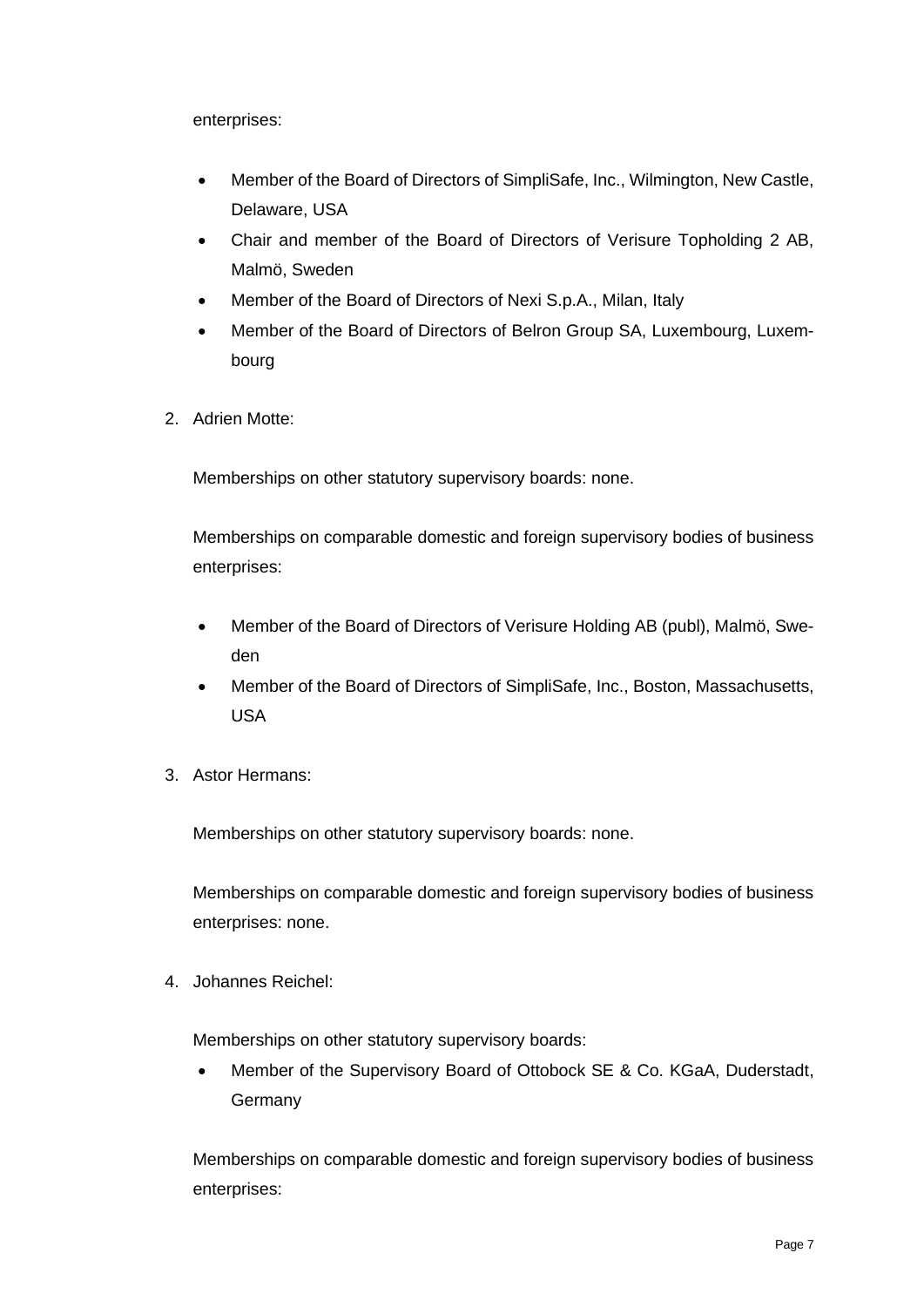- Member of the Board of Directors of IFS AB, Linköping, Sweden
- Member of the Supervisory Board of SUSE S.A., Luxembourg, Luxembourg
- Member of the Board of Directors of WorkWave LLC, Holmdel, New Jersey, USA
- 5. Kate Swann

Memberships on other statutory supervisory boards: none.

Memberships on comparable domestic and foreign supervisory bodies of business enterprises:

- Member and Chairwoman of the Board of Directors of Beijer Ref AB, Malmö, Sweden
- Member and Chairwoman of the Board of Directors of Moonpig Group PLC, London, United Kingdom
- M Member and Chairwoman of the Board of Directors Parques Reunidos Servicios Centrales, S.A., Madrid, Spain
- Member and Chairwoman of the Board of Directors of Independent Vetcare LTD, Bristol, United Kingdom
- Member and Chairwoman of the Board of Directors of England Hockey LTD, Buckinghamshire, United Kingdom
- 6. Stefan Heidenreich

Membership on other statutory supervisory boards:

• Member and Deputy Chairman of the Board of Directors of Ottobock Management SE, Duderstadt, Germany

Memberships on comparable domestic and foreign supervisory bodies of business enterprises:

- Member of the Board of Directors of Galderma S.A., Zug, Switzerland
- Member of and Chairman of the Advisory Board of Schülke & Mayr GmbH, Norderstedt, Germany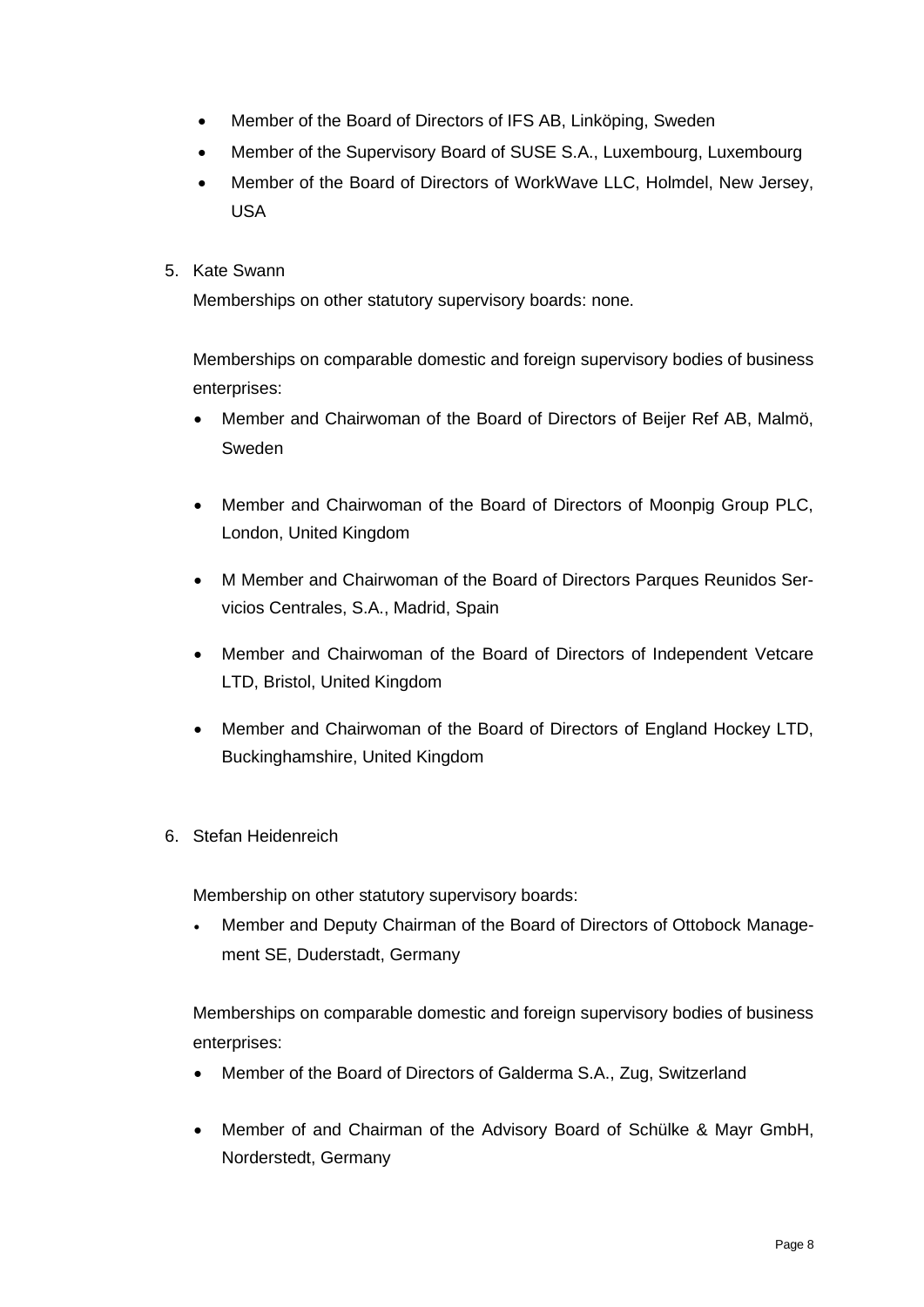• Member and Chairman of the Board of Directors of ONEGroup Company AG, Zug, Switzerland

# **7. Resolution on the approval of a profit and loss transfer agreement with Tifuve GmbH**

zooplus SE and its wholly-owned subsidiary, Tifuve GmbH, with its registered office in Munich, Germany, and entered in the commercial register of the District Court of Munich under HRB 205340, concluded a profit and loss transfer agreement as defined under Section 291 (1) sentence 1 of the German Stock Corporation Act (AktG) on March 25, 2022. The shareholders' meeting of Tifuve GmbH approved the Profit and Loss Transfer Agreement on April 5, 2022. Under the Profit and Loss Transfer Agreement, Tifuve GmbH has undertaken to transfer its entire profit to zooplus SE. zooplus SE has undertaken to compensate for any annual loss otherwise arising during the term of the agreement in accordance with Section 302 AktG. The conclusion of the Profit and Loss Transfer Agreement is intended to establish a tax group for corporate tax and trade tax purposes as of the beginning of the 2022 financial year.

In addition to the Tifuve GmbH shareholders' meeting approval, which has already been granted, and the entry in the commercial register of the District Court of Munich responsible for Tifuve GmbH, the Profit and Loss Transfer Agreement also requires the approval of the Annual General Meeting of zooplus SE in order to become effective.

Compensation or settlement payments in accordance with Sections 304 and 305 AktG are not required to be granted as zooplus SE is the sole shareholder of Tifuve GmbH. For the same reason, it is also not required to have an audit of the Profit and Loss Transfer Agreement performed by a contract auditor pursuant to Section 293b (1) AktG.

The Management Board and the Supervisory Board propose to approve the Profit and Loss Transfer Agreement between zooplus SE and Tifuve GmbH concluded on March 25, 2022.

The material content of the Profit and Loss Transfer Agreement is as follows: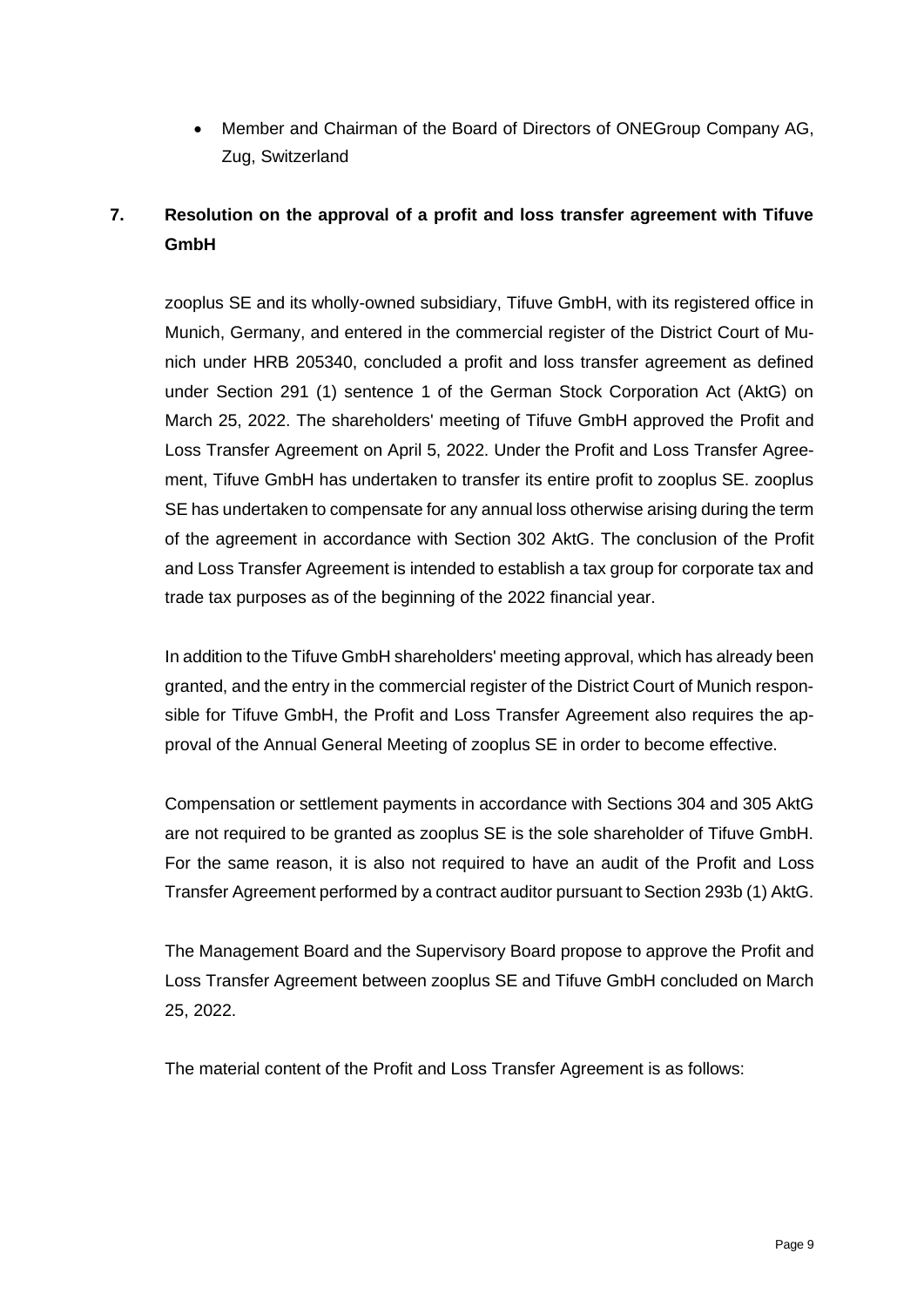# *Section 1 Profit transfer*

- *1. The Controlled Company hereby undertakes to transfer its entire profit as defined by the provisions of Section 301 of the German Stock Corporation Act (AktG), as amended, to the Controlling Company. The profit to be transferred may not exceed the amount resulting from Section 301 AktG as amended.*
- *2. With the consent of the Controlling Company, the Controlled Company may transfer amounts from net income for the year to other retained profits (Section 272 [3] sentence 2 alt. 2 of the German Commercial Code [HGB]) to the extent that this is permissible under commercial law and economically justified on the basis of a reasonable commercial assessment. At the request of the Controlling Company, other retained profits formed during the term of this Agreement shall be reversed and used to offset a net loss for the year or transferred as profit.*
- *3. The transfer of amounts from the reversal of retained profits formed prior to the conclusion of this Agreement is excluded.*
- *4. The transfer of income from the reversal of capital reserves is excluded.*
- *5. The claim to profit transfer arises at the end of the reporting date of the annual financial statements of the Controlled Company and is due at that time. The claim to profit transfer is not subject to interest.*

## *Section 2 Assumption of losses*

- *1. The provisions of Section 302 AktG in their respective valid versions shall apply mutatis mutandis to the assumption of losses.*
- *2. Section 1 (5) sentence 1 shall apply mutatis mutandis to the claim of the Controlled Company to the assumption of losses.*

## *Section 3 Interim payments*

- *1. The Controlling Company may demand interim payments on the profit expected to be transferred if and to the extent that this is legally permissible, and the liquidity of the Controlled Company permits such interim payments on the basis of a reasonable commercial assessment.*
- *2. The Controlled Company may demand interim payments on the net loss expected to be assumed during the year if and to the extent that this is legally permissible, and the Controlled Company requires such interim payments in the light of its liquidity on the basis of a reasonable commercial assessment.*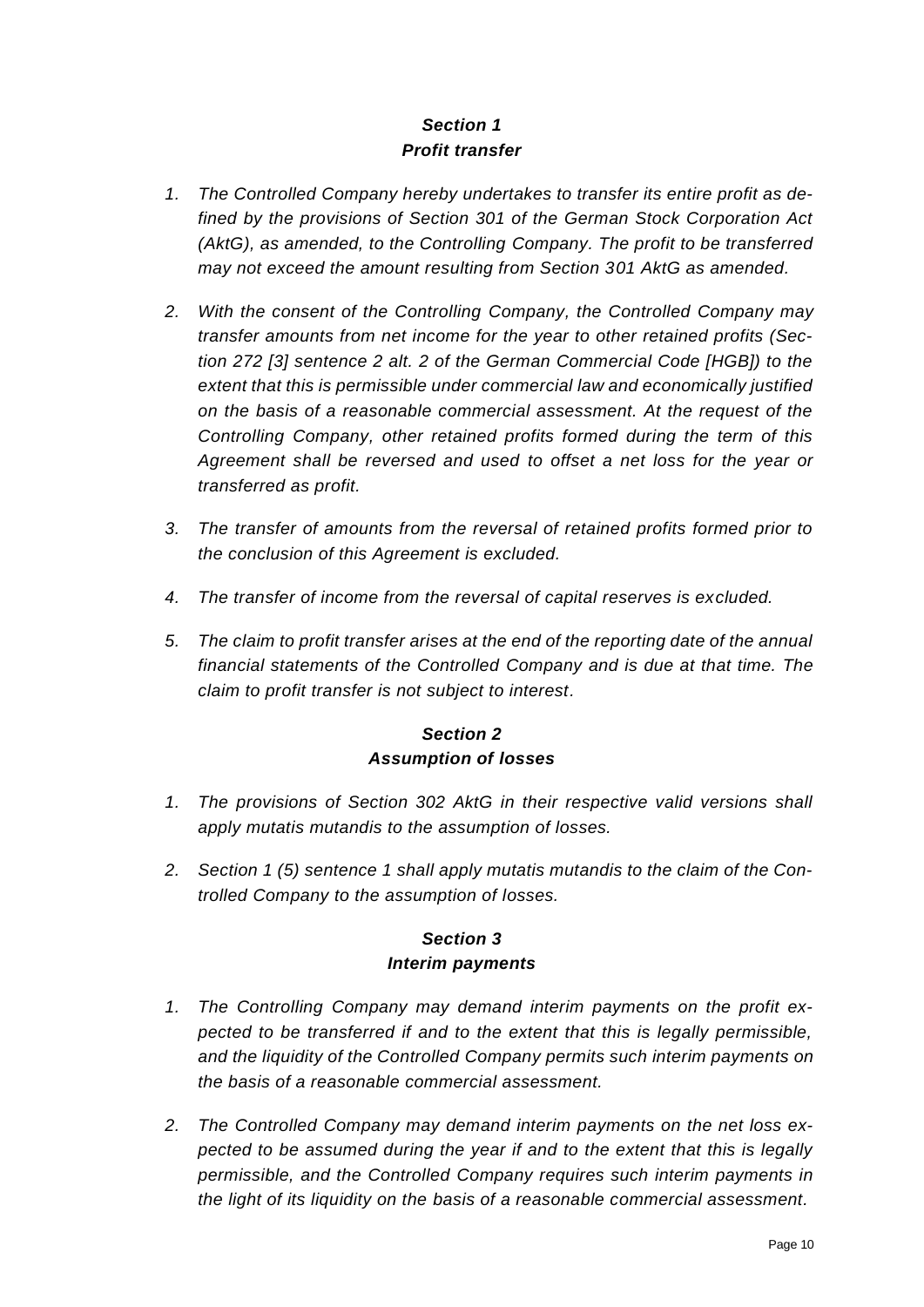*3. Interim payments pursuant to Section 3 (1) and (2) are non-interest-bearing. Interim payments made during the year shall be credited against the profit to be transferred or the net loss to be assumed at the end of the financial year. Any excess payments shall be refunded. All other provisions of this Agreement shall remain unaffected.*

# *Section 4 Effectiveness and duration*

- *1. This Agreement is concluded subject to the approval of the Annual General Meeting of the Controlling Company.*
- *2. The Agreement shall take effect upon its entry in the commercial register at the registered office of the Controlled Company and shall apply for the first time to the financial year of the Controlled Company beginning on January 1, 2022 and ending on December 31, 2022. If the entry in the commercial register is not made by December 31, 2022, the Agreement shall have retroactive effect as of the earliest date permitted under tax law.*
- *3. The Agreement may be terminated in writing with prior notice of six months to the end of a financial year for the first time after the expiry of five years to the end of December 31, 2026. If at this point in time the minimum term required under tax law for the corporate tax group established by this Agreement has not yet been fulfilled, ordinary termination is possible for the first time at the end of the minimum term required under tax law (Section 14 [1] sentence 1 No. 3 in conjunction with Section 17 sentence 1 KStG). If the Agreement is not terminated, it shall be extended by one financial year at a time with the same notice period.*
- *4. The right to give written notice of termination for good cause without observing a notice period remains unaffected. The Controlling Company is specifically entitled to terminate the Agreement for good cause if Section 307 AktG applies mutatis mutandis, it no longer holds the majority of voting rights from the shares in the Controlled Company, the tax requirements for the Controlled Company to be financially integrated into the Controlling Company no longer*  apply, or there is otherwise good cause, particularly under the definition of *Section R 14.5 (6) KStR 2015 (e.g., the merger, demerger or liquidation of the Controlling Company or Controlled Company), or a corresponding provision applicable at the time of the Agreement's termination.*
- *5. If the Agreement ends, the Controlling Company must provide security to the creditors of the Controlled Company analogous to Section 303 AktG.*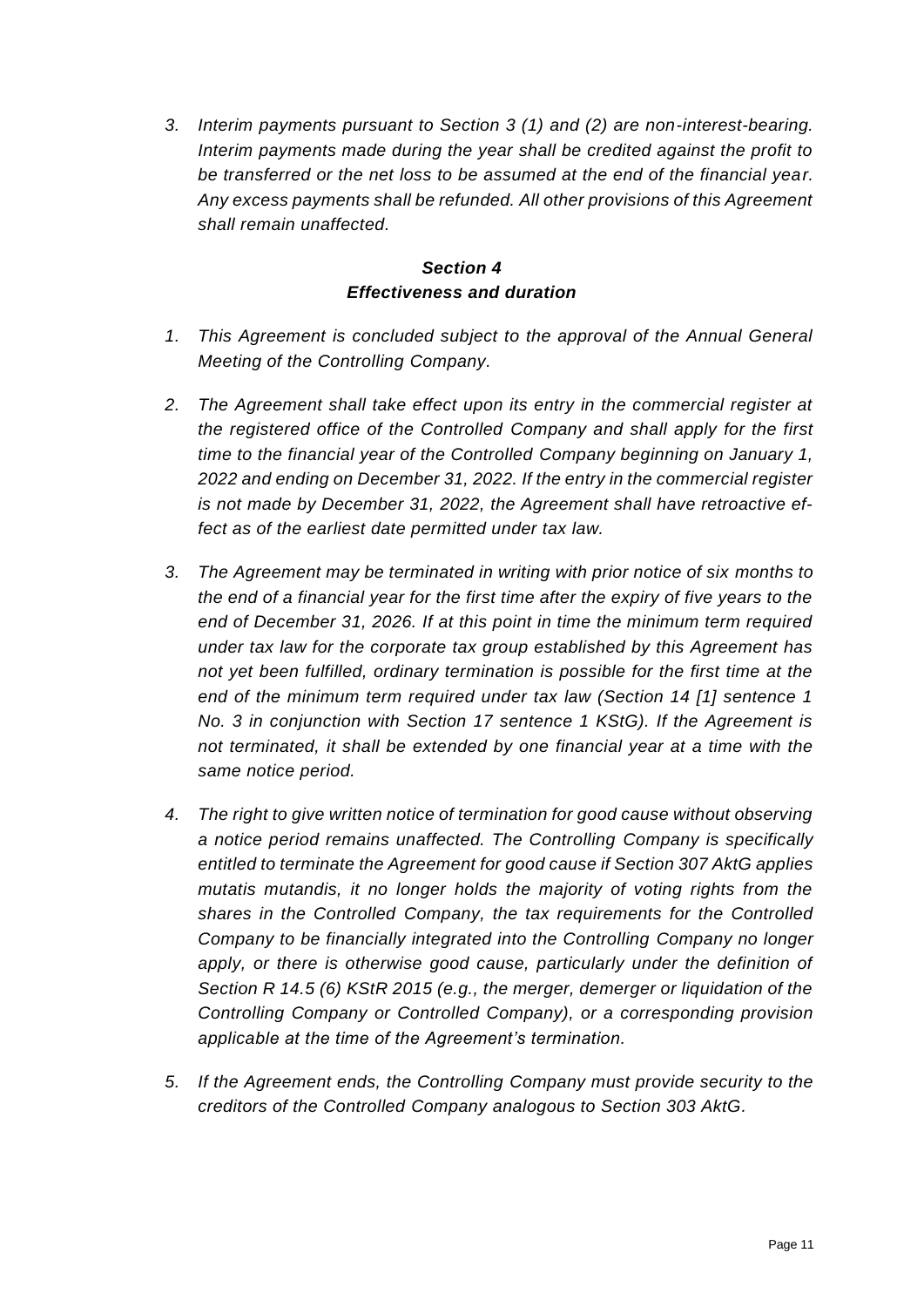## *Section 5 Additional information*

- *1. This Agreement constitutes the entire agreement between the Parties with respect to the subject matter hereof and supersedes all prior written or oral negotiations, commitments and agreements between the Parties.*
- *2. The reference to statutory provisions shall be to the provision as amended in their currently valid versions.*
- *3. Sections 14 and 17 KStG, as amended in their currently valid version, shall be taken into account when interpreting the individual provisions of this Agreement.*
- *4. Amendments or supplements to this Agreement, as well as declarations to be made in accordance with this Agreement, must be in writing in order to be effective unless notarization is required. This shall also apply to any amendments to this Section 5 (4).*
- *5. In the event that individual provisions of this Agreement are or become invalid or unenforceable in whole or in part, or in the event that this Agreement contains loopholes, it shall not affect the validity of the remaining provisions of this Agreement. In place of the invalid, unenforceable or missing provision, such valid and enforceable provisions shall be deemed to have been agreed between the Parties with retroactive effect as the Parties would have agreed, taking into account the economic purpose of this Agreement, if they had been aware of the invalidity, unenforceability or absence of the relevant provision when the Agreement was concluded. The Parties are obliged to confirm such a provision in the form provided and, at a minimum, in writing.*

The Management Board of zooplus SE and the management of Tifuve GmbH have submitted a joint written report on the Profit and Loss Transfer Agreement pursuant to Section 293a AktG, in which the conclusion of the Profit and Loss Transfer Agreement and the Agreement are explained and justified in legal and economic terms in detail.

As of the convening of the Annual General Meeting, the following documents will be available for review by the shareholders at the business premises of zooplus SE located at Sonnenstrasse 15, 80331 Munich, Germany, and at the business premises of Tifuve GmbH, located at Herzog-Wilhelm-Strasse 12, 80331 Munich, Germany, (which can be accessed from the business address of zooplus SE at Sonnenstrasse 15, 80331 Munich), and will also be permanently accessible as of this same point in time via the company's website at https://investors.zooplus.com/en/investor-relations/general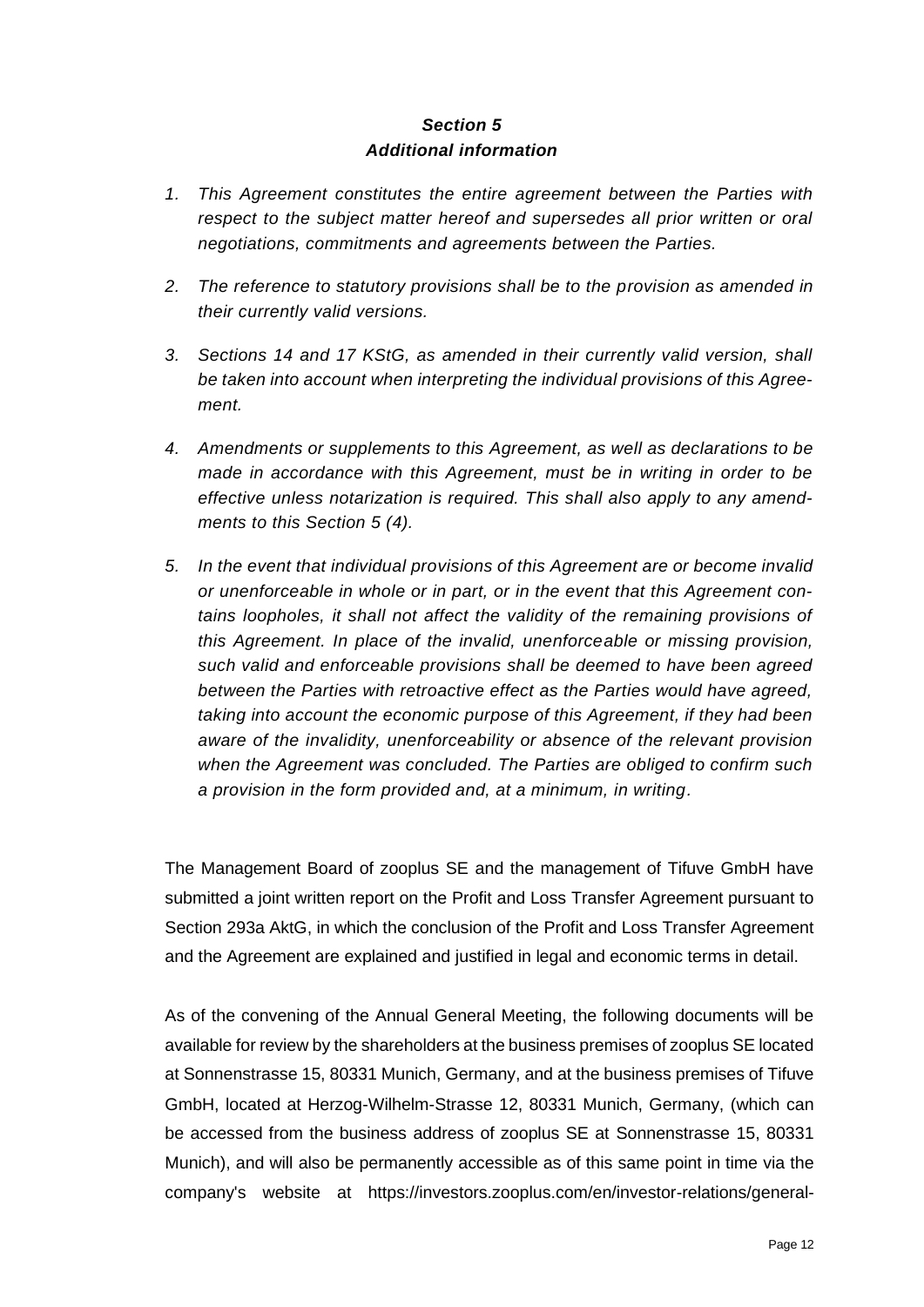meeting/:

- the Profit and Loss Transfer Agreement between zooplus SE and Tifuve GmbH dated March 25, 2022;
- **•** the adopted annual financial statements and the management reports of zooplus SE for the last three financial years (each still under the legal form of zooplus AG) and the adopted annual financial statements of Tifuve GmbH for the last three financial years; and
- the joint written report of the zooplus SE Management Board and the Tifuve GmbH management on the Profit and Loss Transfer Agreement in accordance with Section 293a AktG dated March 25, 2022.

The aforementioned documents will also be accessible during the Annual General Meeting on May 19, 2022 via the company's website at [https://investors.zo](https://investors.zooplus.com/en/investor-relations/general-meeting/)[oplus.com/en/investor-relations/general-meeting/.](https://investors.zooplus.com/en/investor-relations/general-meeting/) Each shareholder can receive a copy of the aforementioned documents upon request.

# **8. Resolution on the cancellation of the existing authorized capital (Authorized Capital 2021), the creation of new authorized capital with authorization to exclude subscription rights (Authorized Capital 2022) and a corresponding amendment to the Articles of Association**

The authorization of the Management Board contained in Article 5 (6) of the Articles of Association to increase the share capital (Authorized Capital 2021) shall be replaced by new authorized capital with the option to (partially) exclude the shareholders' subscription rights. Article 5 (6) of the Articles of Association shall be completely reworded for this purpose, repealing the previous wording.

The Management Board and the Supervisory Board propose that the following resolution be adopted:

a) The authorized capital contained in Article 5 (6) of the Articles of Association (Authorized Capital 2021), to the extent that it has not been utilized by that time, shall be cancelled with effect from the time of the entry of the following new version of Article 5 (6) of the Articles of Association in the commercial register of the company.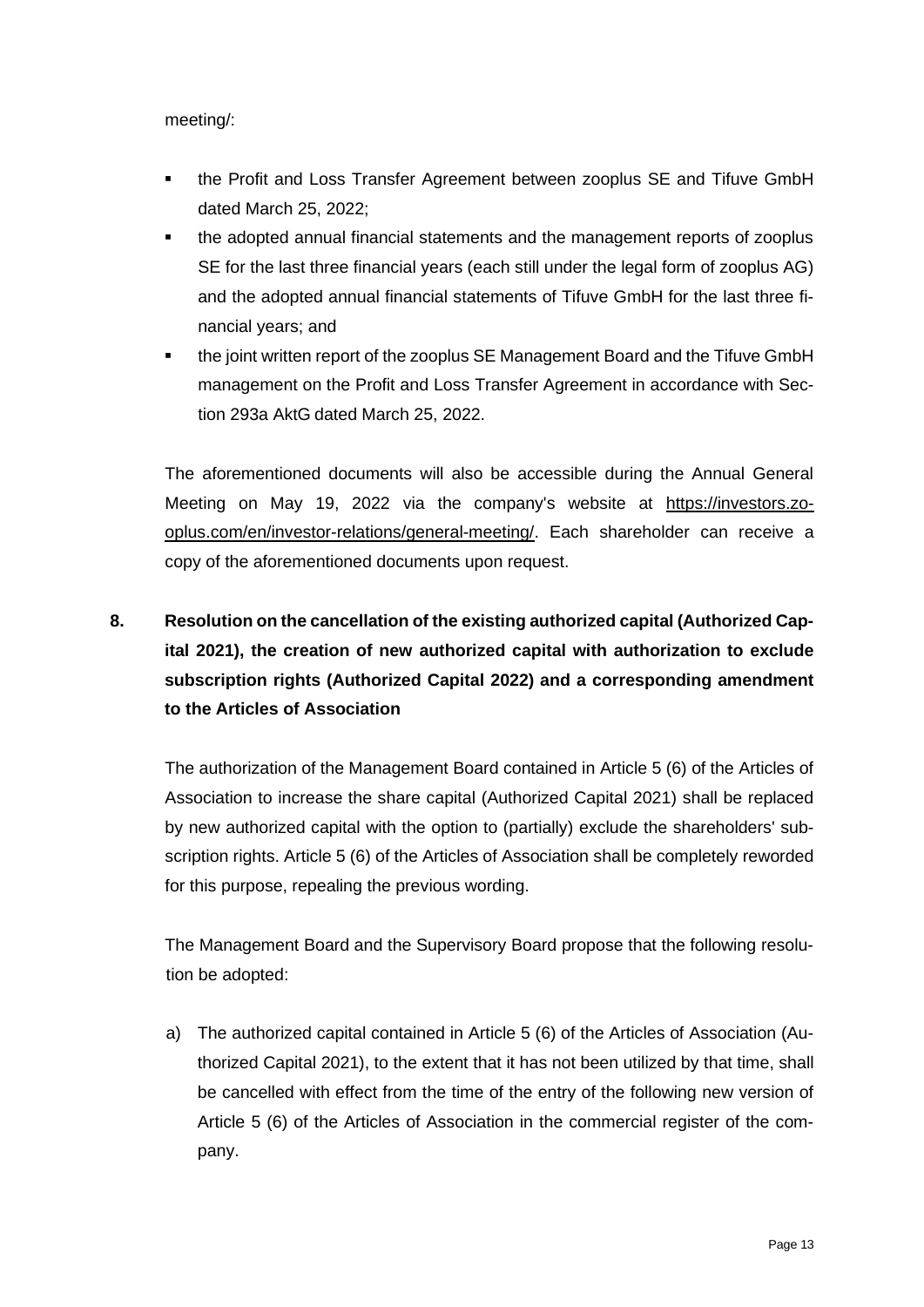b) The Management Board is authorized, with the approval of the Supervisory Board, to increase the share capital of the company on one or more occasions on or before May 18, 2027 by up to a total of EUR 3,574,589.00 (in words: three million five hundred and seventy-four thousand five hundred and eighty-nine euros) by issuing up to a total of 3,574,589 new no-par value bearer shares with a notional interest in the share capital of EUR 1.00 per share against cash contributions and/or contributions in kind (Authorized Capital 2022). Shareholders are generally entitled to subscription rights. The new shares may also be underwritten by one or more banks or one or more equivalent institutions with the obligation to offer them to the shareholders for subscription (indirect subscription right).

The Management Board is authorized, in each case with the approval of the Supervisory Board, to exclude the shareholders' subscription rights

- to the extent it is required to exclude fractional amounts from the shareholders' subscription rights;
- to the extent it is required to grant holders of option rights and/or conversion rights, or option obligations and/or conversion obligations from bonds with option rights and/or conversion rights, or option obligations and/or conversion obligations issued by the company or a company in which the company holds a direct or indirect majority shareholding, a subscription or conversion right for new shares in the amount due to them as a shareholder after exercising option rights and/or conversion rights or fulfilling option obligations and/or conversion obligations;
- to the extent that the new shares are issued against cash contributions, the issue price of the newly issued shares is not significantly below the market price of the already listed shares of the company of the same class at the time of the final determination of the issue price, and the total notional interest in share capital of the new shares to be issued under the exclusion of subscription rights does not exceed 10% of the share capital existing at the time this authorization becomes effective or at the time of exercising this authorization. The limitation takes into account the notional interest in the company's share capital attributable to shares that are issued or sold during the term of this authorization excluding shareholder subscription rights in accordance with, as defined by or in direct application of Section 186 (3) sentence 4 AktG as well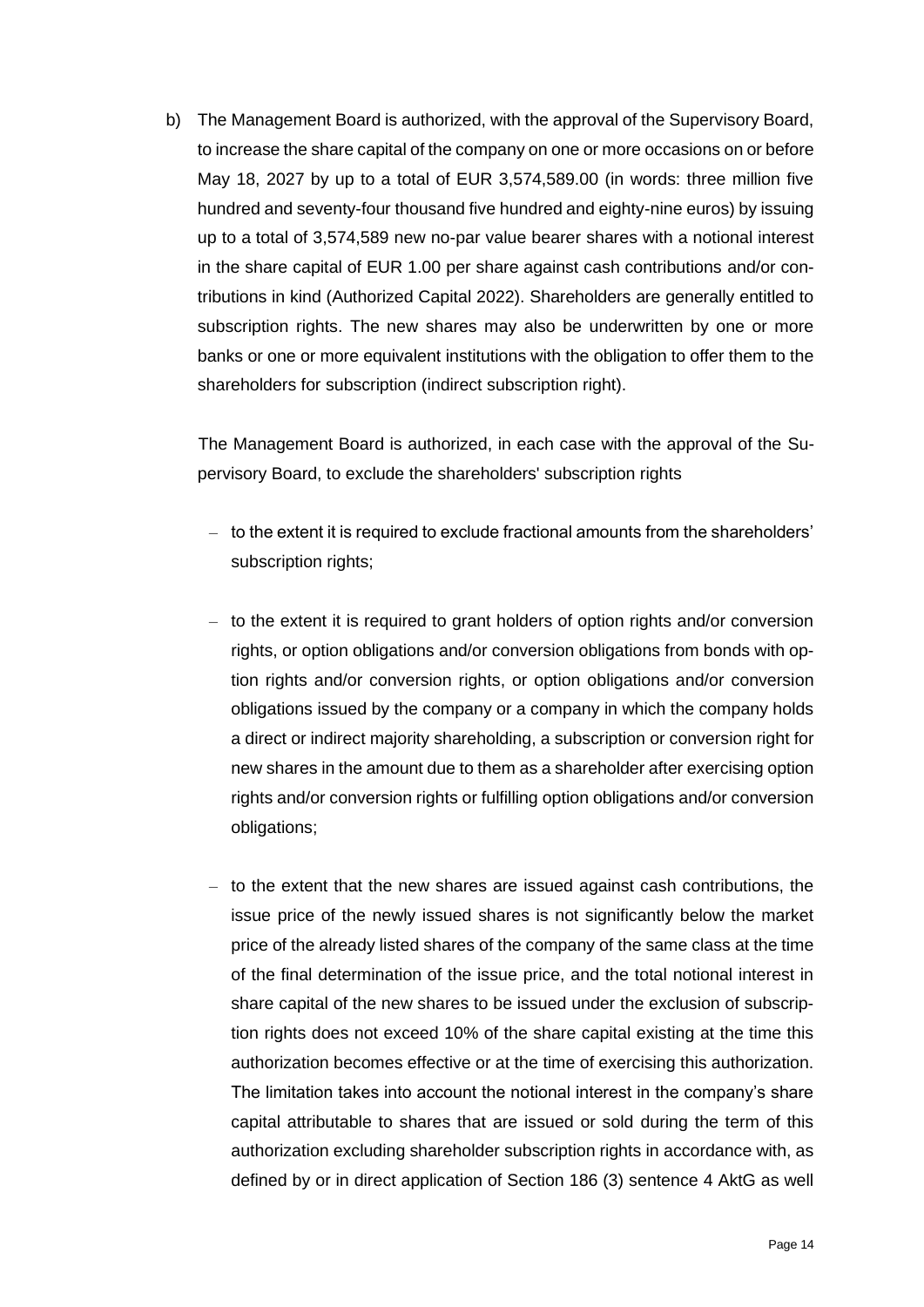as the notional interest in the share capital attributable to shares that will be issued or are to be issued to fulfill option rights and/or conversion rights, or option obligations and/or conversion obligations from bonds, provided the bonds will be issued during the term of this authorization excluding shareholder subscription rights as defined by Section 186 (3) sentence 4 AktG;

– to the extent that the new shares are issued against contributions in kind, particularly in the context of mergers or the acquisition of companies, parts of companies or participations in companies or of other assets or of claims to the acquisition of other assets, including claims against the company or against dependent companies as defined by Section 17 AktG.

With the consent of the Supervisory Board, the Management Board is authorized to determine additional details regarding the capital increase and the conditions of the share issue. The Supervisory Board is authorized to make amendments to the version of the Articles of Associations corresponding to the scope of a capital increase from Authorized Capital 2022.

- b) Article 5 (6) of the company's Articles of Association shall be amended as follows:
	- "6. The Management Board is authorized, with the approval of the Supervisory Board, to increase the share capital of the company on one or more occasions on or before May 18, 2027 by up to a total of EUR 3,574,589.00 (in words: three million five hundred and seventy-four thousand five hundred and eighty-nine euros) by issuing up to a total of 3,574,589 new nopar value bearer shares with a notional interest in the share capital of EUR 1.00 per share against cash contributions (Authorized Capital 2022). Shareholders are generally entitled to subscription rights. The new shares may also be underwritten by one or more banks or one or more equivalent institutions with the obligation to offer them to the shareholders for subscription (indirect subscription right).

The Management Board is authorized, in each case with the approval of the Supervisory Board, to exclude the shareholders' subscription rights,

– to the extent it is required to exclude fractional amounts from the shareholders' subscription rights;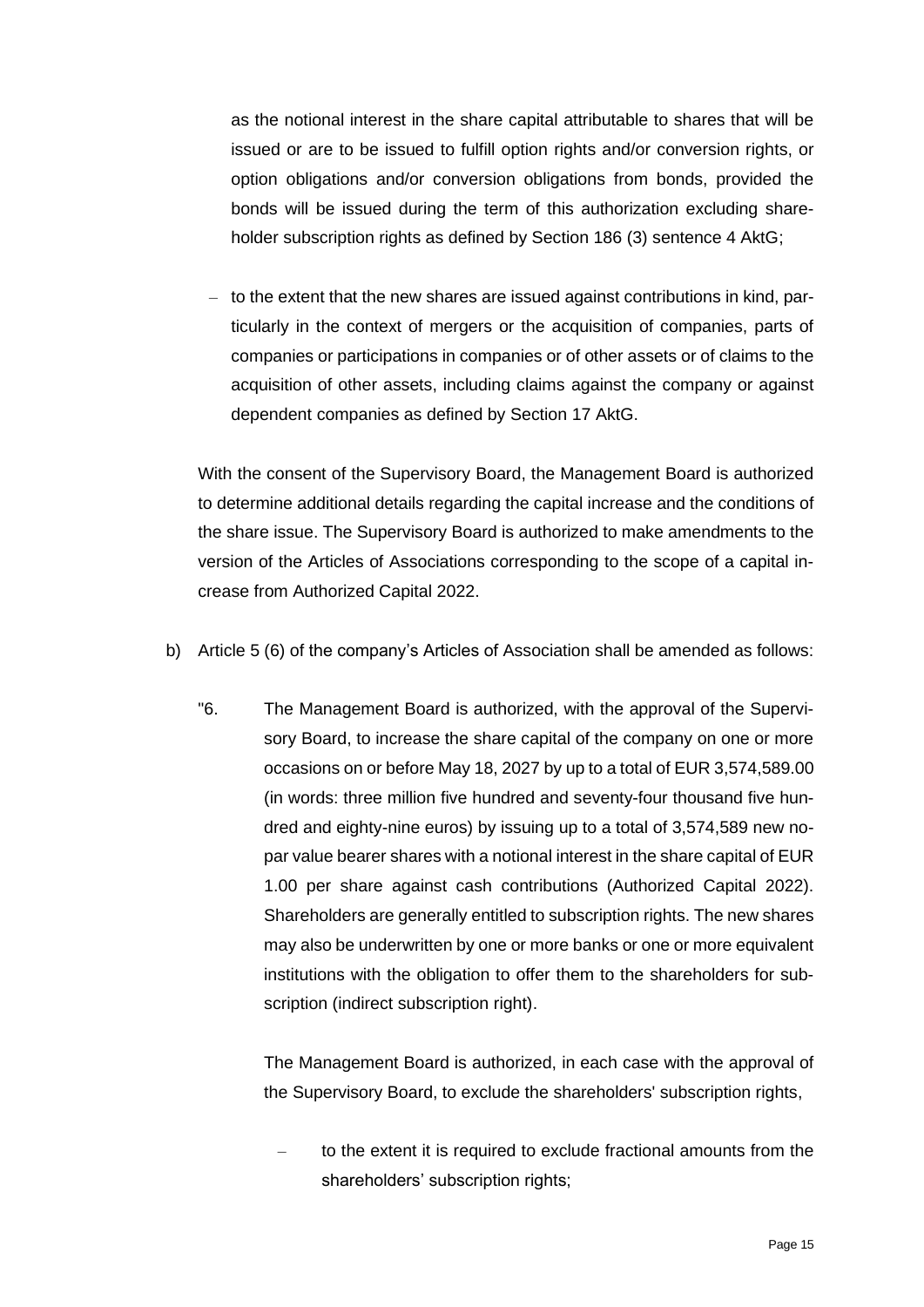- to the extent it is required to grant holders of option rights and/or conversion rights, or option obligations and/or conversion obligations from bonds with option rights and/or conversion rights, or option obligations and/or conversion obligations issued by the company or a company in which the company holds a direct or indirect majority shareholding, a subscription or conversion right for new shares in the amount due to them as a shareholder after exercising option rights and/or conversion rights or fulfilling option obligations and/or conversion obligations;
- to the extent that the new shares are issued against cash contributions, the issue price of the newly issued shares is not significantly below the market price of the already listed shares of the company of the same class at the time of the final determination of the issue price, and the total notional interest in share capital of the new shares to be issued under the exclusion of subscription rights does not exceed 10% of the share capital existing at the time this authorization becomes effective or at the time of exercising this authorization. The limitation takes into account the notional interest in the company's share capital attributable to shares that are issued or sold during the term of this authorization excluding shareholder subscription rights in accordance with, as defined by or in direct application of Section 186 (3) sentence 4 AktG as well as the notional interest in the share capital attributable to shares that will be issued or are to be issued to fulfill option rights and/or conversion rights, or option obligations and/or conversion obligations from bonds, provided the bonds will be issued during the term of this authorization excluding shareholder subscription rights as defined by Section 186 (3) sentence 4 AktG;
- to the extent that the new shares are issued against contributions in kind, particularly in the context of mergers or the acquisition of companies, parts of companies or participations in companies or of other assets or of claims to the acquisition of other assets, including claims against the company or against dependent companies as defined by Section 17 AktG.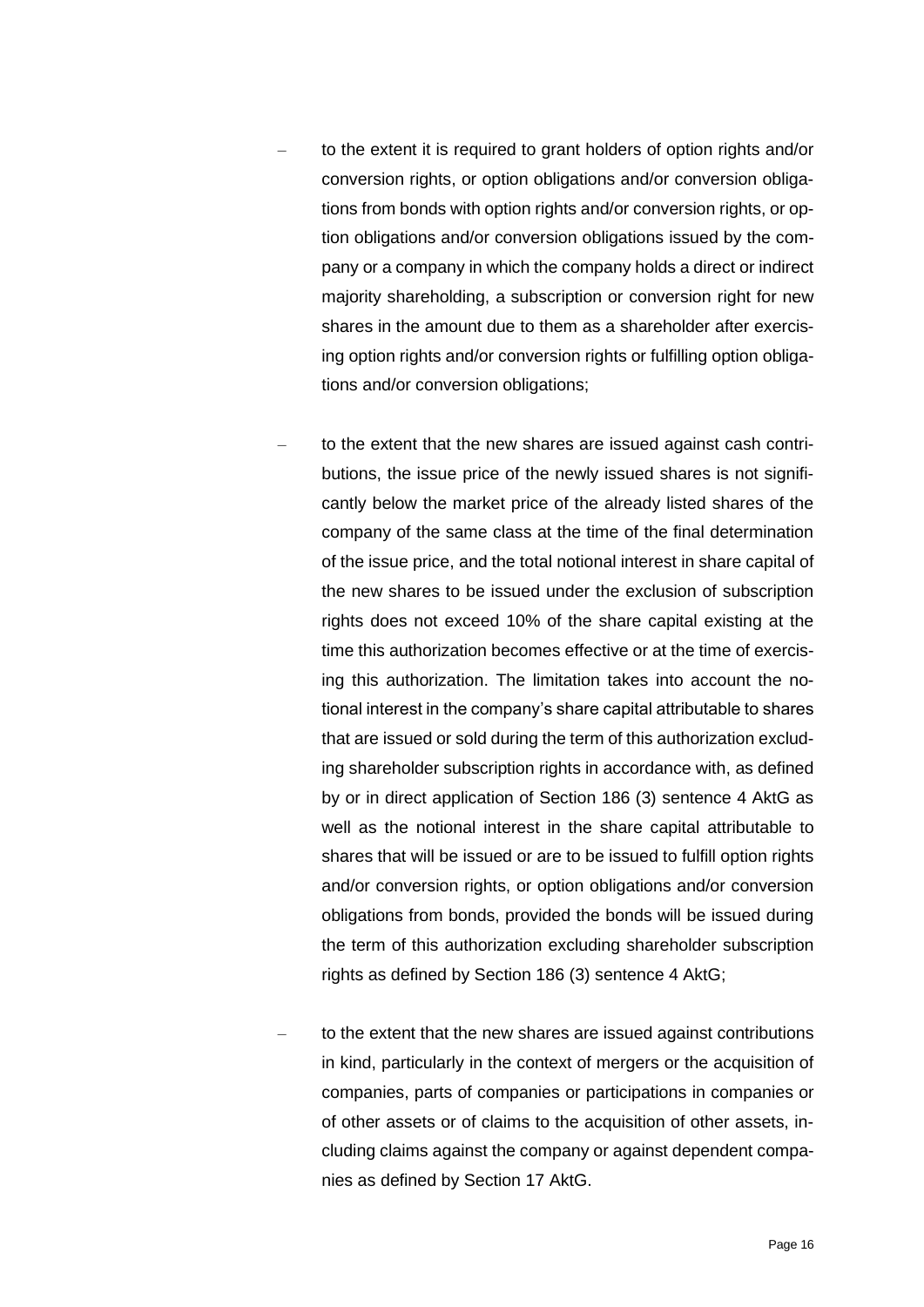With the consent of the Supervisory Board, the Management Board is authorized to determine additional details regarding the capital increase and the conditions of the share issue. The Supervisory Board is authorized to make amendments to the version of the Articles of Associations corresponding to the scope of a capital increase from Authorized Capital 2022."

**9. Resolution on amendments to the Articles of Association regarding the Management Board in Article 8 (Composition and Management Authority) and regarding the Supervisory Board in Article 12 (Declarations of Intent by the Supervisory Board), Article 13 (Chairperson, Vice-Chairperson), Article 14 (Meetings and Decisions) and Article 15 (Remuneration of the Supervisory Board, D&O Insurance)**

The Management Board and the Supervisory Board propose that the following resolution be adopted:

- a) Article 8 (3) of the company's Articles of Association shall be amended as follows:
	- "3. The Management Board shall constitute a quorum if a majority of the members of the Management Board, but at least two (or at least three if the Management Board consists of four persons or, if the Management Board consists of only one member, that member), participate in the adoption of the resolution. Board members who are connected by telephone or video conference shall be deemed to be present. Resolutions of the Management Board shall be passed by a simple majority of the votes of the members participating in the passing of the resolution, unless unanimity is required by law. In the event of a tie vote in a Management Board consisting of more than two members, the chairperson shall have the deciding vote."
- b) Article 8 (5) of the company's Articles of Association shall be amended as follows:
	- "5. The following types of transactions may only be undertaken with the approval of the Supervisory Board:
		- (a) acquisition and sale of companies, parts of companies and participations; and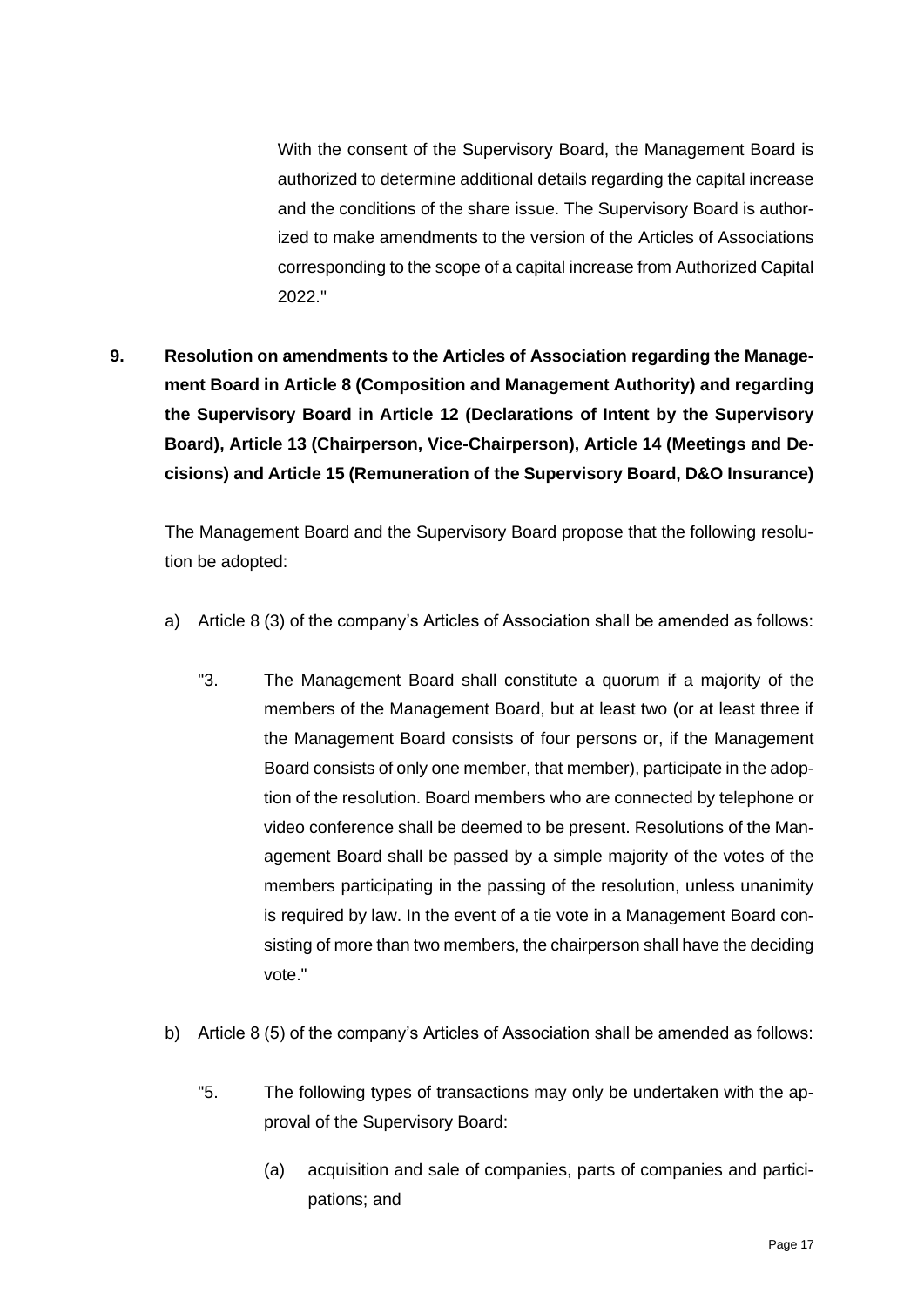(b) conclusion of company agreements as defined by Sections 291, 292 AktG with the company.

In addition, the Supervisory Board may, at any time, make further transactions or measures subject to its consent in the rules of procedure for the Management Board or otherwise. It may grant revocable consent to certain measures or to a certain group of transactions in general in advance."

c) Article 12 of the company's Articles of Association shall be amended as follows:

"The chair and vice-chair of the Supervisory Board are each individually authorized to make and receive declarations of intent of the Supervisory Board or on behalf of the Supervisory Board or its committees on its or their behalf. However, the vicechair of the Supervisory Board shall only act if the chair of the Supervisory Board is prevented from making the declaration in an individual case."

- d) Article 13 of the company's Articles of Association shall be amended as follows:
	- "1. Following the Annual General Meeting, during which the members of the Supervisory Board are elected by the shareholders, an extraordinary meeting of the Supervisory Board shall be held, for which no written summons is required. At this meeting, which shall be chaired by the oldest member present in terms of age, the Supervisory Board shall elect a chairperson and one or more vice-chairperson. The election shall be for the term of office of the elected member, unless the Supervisory Board determines a shorter period at the time of the election. Unless otherwise provided in the Articles of Association, the vice-chairperson shall have all the rights and duties of the chairperson in the event of the chairperson being prevented from attending, except in the case of matters which must be implemented or approved jointly by the chairperson and the vice-chairperson, or in the case of decisions relating to conflicts of interest.
	- 2. In the event of the premature retirement of the chairperson or vice-chairperson, the Supervisory Board shall immediately appoint by election a new chairperson or new vice-chairperson for the remainder of the term of office of the retired chairperson or retired vice-chairperson."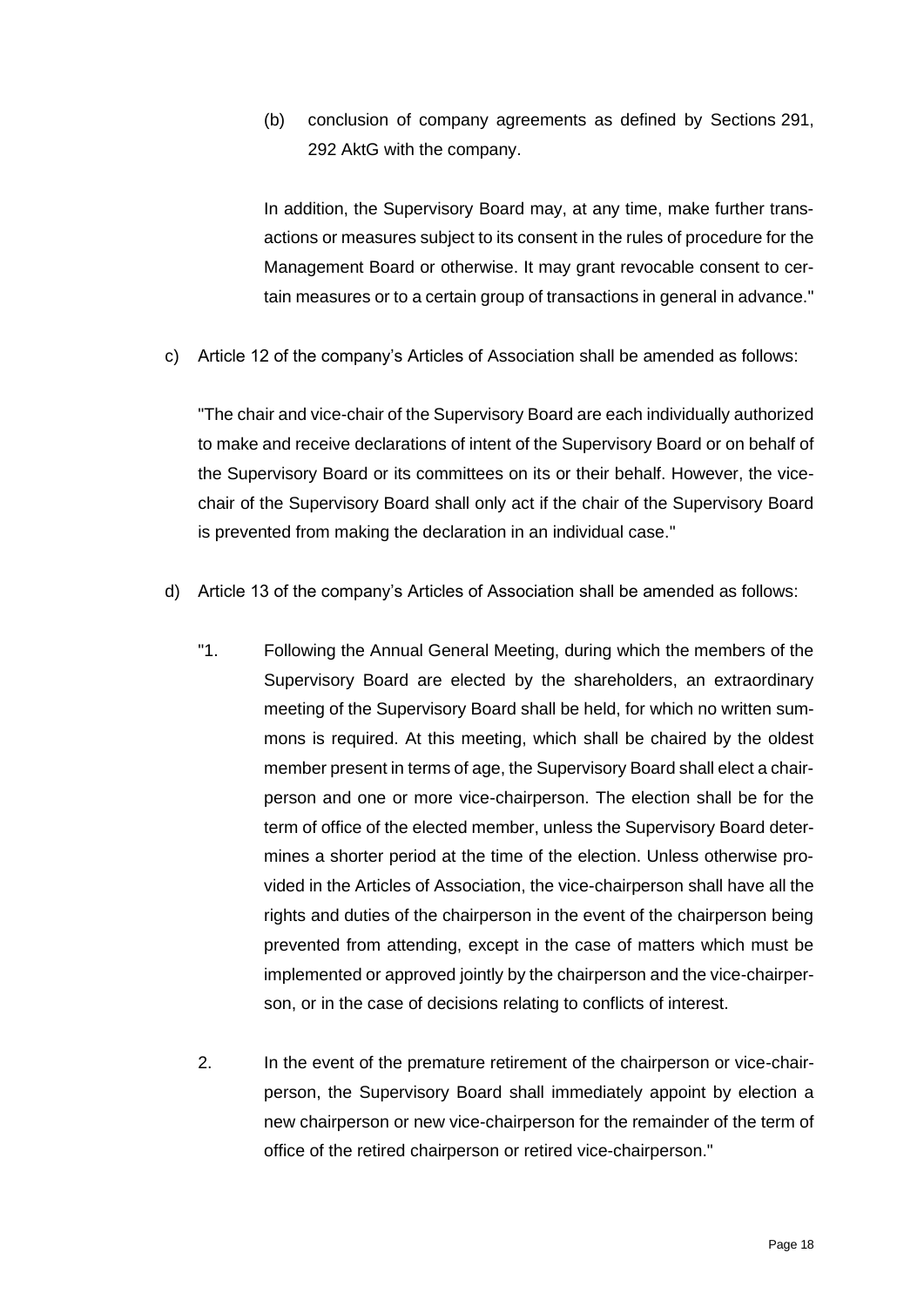- e) Article 14 of the company's Articles of Association shall be amended as follows:
	- "1. Meetings of the Supervisory Board shall be held at least once per calendar quarter and at least six times during the financial year.
	- 2. The Supervisory Board shall adopt its own rules of procedure by a twothirds majority vote. The following provisions shall apply to the convening, quorum and voting; the rules of procedure may contain supplementary provisions.
	- 3. Meetings of the Supervisory Board shall be convened by the chairperson of the Supervisory Board in text form with a notice period of ten (10) calendar days, specifying the form in which resolutions are to be adopted. In calculating the notice period, the day on which the invitation is sent, and the day of the meeting shall not be counted. In urgent cases, the chairperson may shorten the notice period according to his or her discretion and the meeting may be convened orally (including by telephone or video conference) and by other customary means of telecommunication. The rules of procedure for the Supervisory Board may provide for a shortening of the notice period in general or for specific cases and grant other members of the Supervisory Board the right to convene meetings.
	- 4. The invitation shall state the meeting's time and place, the agenda items, and the proposed resolutions. If an agenda item has not been properly announced, a corresponding resolution may be passed only if there is no objection from a member of the Supervisory Board. In such a case, absent members of the Supervisory Board shall be given the opportunity to object to the adoption of the resolution within a reasonable period to be determined by the chairperson, or to cast their vote in writing or in text form (email, etc.) and by other customary means of telecommunication if this is so determined by the chairperson of the Supervisory Board. The resolution shall only become effective if the absent members of the Supervisory Board have not objected within the time limit or if they have given their consent. Items shall be placed on the agenda if they are submitted to the chairperson by a member of the Supervisory Board no later than the third calendar day before the meeting. Items shall then be communicated by the chairperson to all members of the Supervisory Board without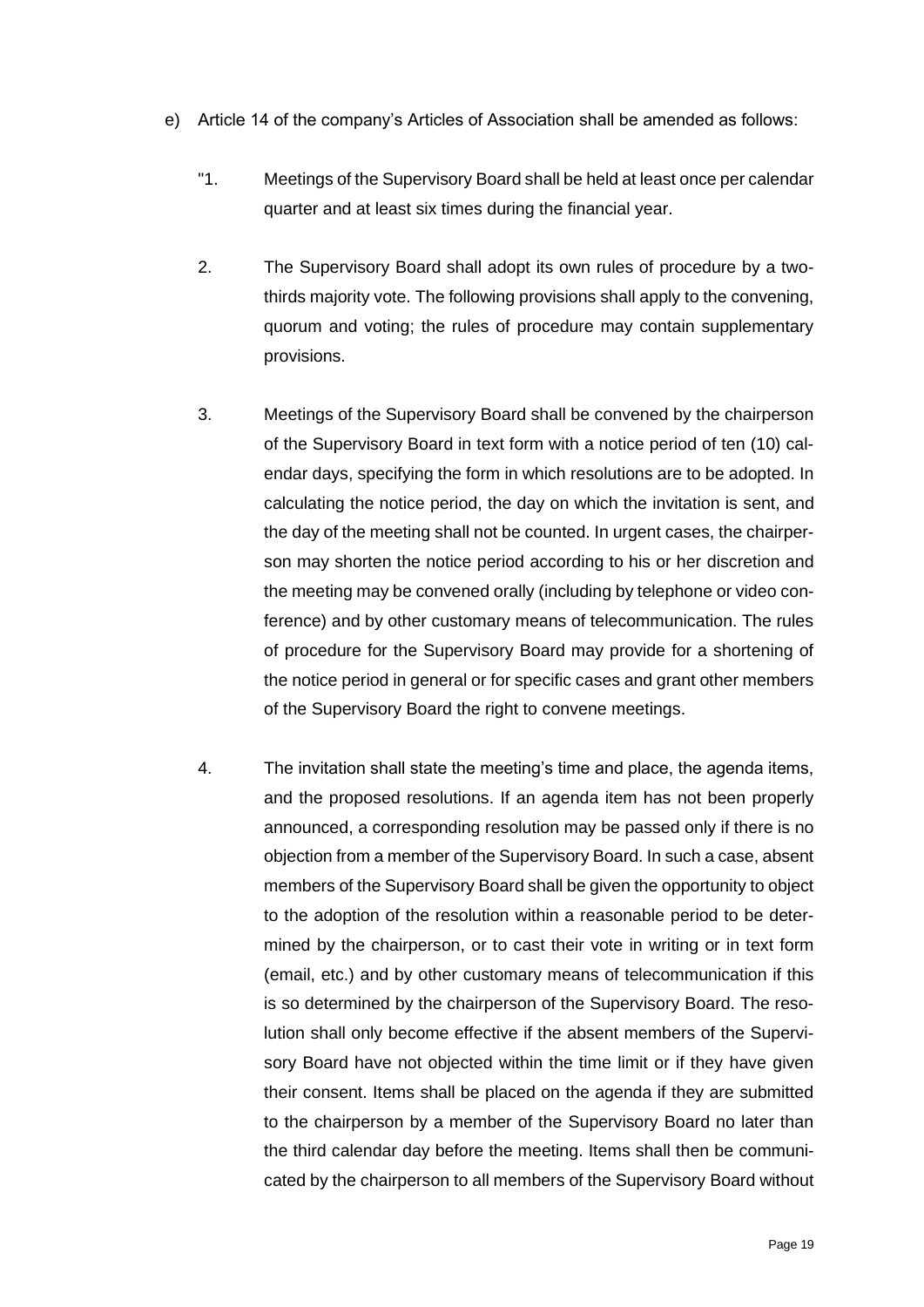delay.

- 5. As a rule, resolutions of the Supervisory Board shall be adopted in faceto-face meetings. However, it is also permissible for meetings of the Supervisory Board to be held in the form of a video conference or for individual members of the Supervisory Board to be connected by video transmission or by telephone, provided that resolutions in such cases are also adopted by video conference or video transmission. At the request of the chairperson of the Supervisory Board, or the vice-chairperson if the chairperson is prevented from doing so, resolutions may also be passed orally, by telephone, in writing, by telex, by telegraph, in text form, or by other customary means of telecommunication (email, etc.). Resolutions adopted outside of meetings shall be recorded in the minutes in accordance with the provisions of paragraph 10 and forwarded to all members. In all other respects, the provisions of this paragraph shall apply mutatis mutandis to resolutions adopted outside meetings.
- 6. The meetings of the Supervisory Board shall be chaired by the chairperson, or by the vice-chairperson if the chairperson is unable to do so. If the vice-chairperson is also prevented, the Supervisory Board shall elect a representative for the chairperson to chair the meeting from among its members at the beginning of the meeting.
- 7. The Supervisory Board shall constitute a quorum when at least half of the number of members it is required to consist of by law or the Articles of Association, and at least three members, participate in the adoption of the resolution. Members who are connected by telephone or video conference shall be deemed to be present. A member shall also be deemed to have participated in the adoption of resolutions if this member abstains from voting. Absent members of the Supervisory Board may participate in the adoption of resolutions by having written votes submitted by members of the Supervisory Board who are present. Absent members of the Supervisory Board may also cast their vote during the meeting or subsequently orally, by telephone, by telex, by telegram, in text form or by other customary means of telecommunication (email, etc.) within a reasonable period of time to be determined by the meeting's chairperson.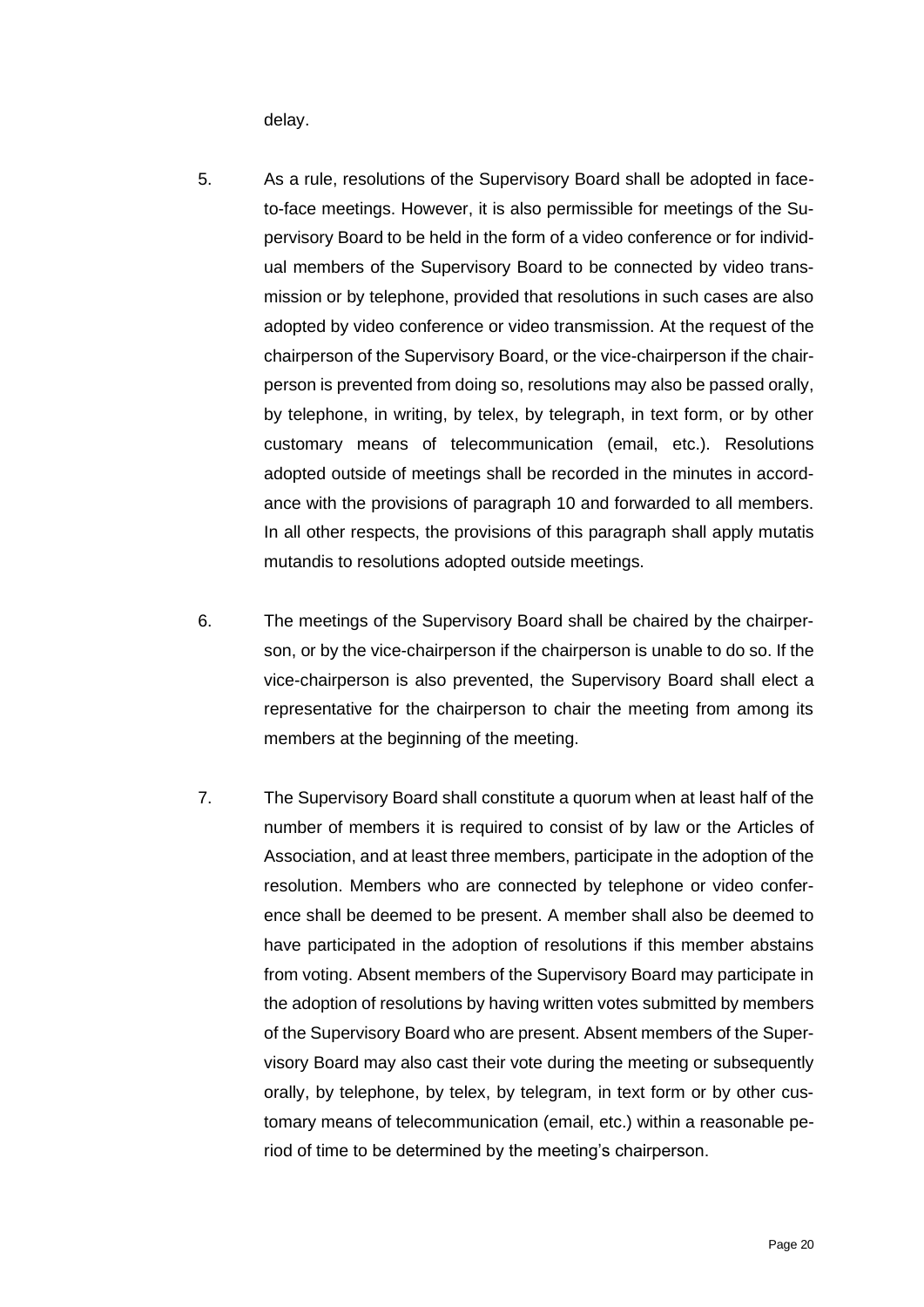- 8. Resolutions shall require a simple majority of the votes cast, unless a higher majority is required by these Articles of Association or by law. Abstentions shall not be counted as votes cast. A tie vote shall be deemed to be a rejection of the proposed resolution; this shall also apply to elections.
- 9. The Supervisory Board may form committees from among its members and also delegate decision-making powers to these members to the extent permitted by law. If the Supervisory Board does not make any other provision, the provisions of this paragraph and the rules of procedure of the Supervisory Board shall apply accordingly to the procedure in the committees, with the proviso that a committee shall constitute a quorum if at least half of its required number of members, and at least three members, participate in the resolution's adoption.
- 10. Minutes of Supervisory Board meetings shall be taken and shall be signed by the meeting's respective chairperson. Minutes of resolutions passed outside meetings shall be signed by the person holding the vote and forwarded to all members."
- f) Article 15 of the company's Articles of Association shall be amended as follows:
	- "1. The members of the Supervisory Board shall not receive any compensation for their membership on the Supervisory Board.
	- 2. The members of the Supervisory Board shall receive reimbursement of their reasonable expenses with the provision of itemized verification. They shall also be reimbursed for any value-added taxes payable on their expenses.
	- 3. The members of the Supervisory Board shall be included in a pecuniary loss liability insurance (D&O insurance) maintained by the company in the interest of and at the expense of the company in an appropriate amount. The premiums for this insurance shall be paid by the company."

#### **II.**

#### **Written Report of the Management Board on Agenda Item 8 pursuant to**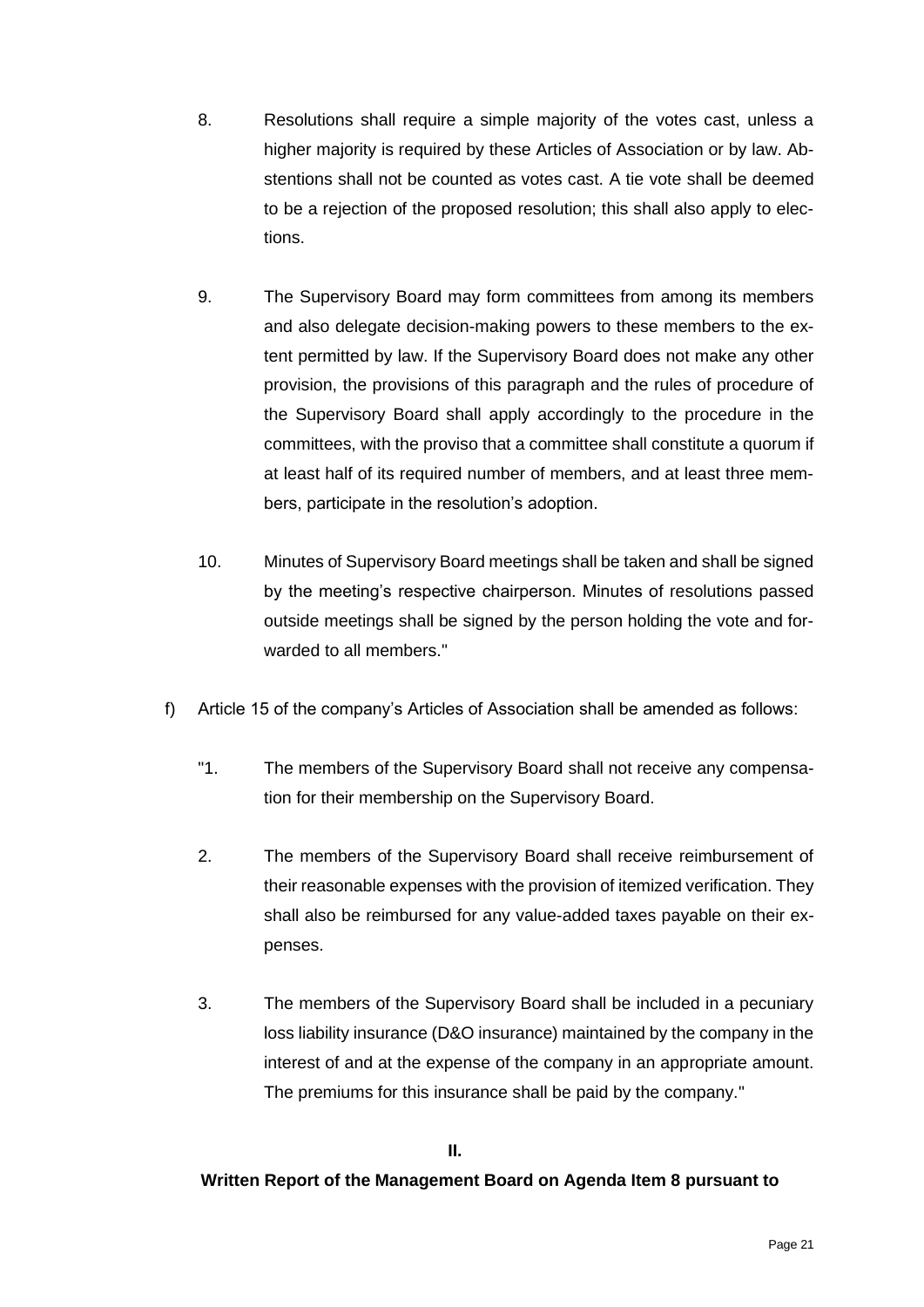# **Section 203 (2) sentence 2 in conjunction with Section 186 (4) sentence 2 AktG (Creation of new Authorized Capital 2022)**

In order to continue to provide the company with the necessary flexibility in the scope of a possible capital increase from authorized capital, a new Authorized Capital 2022 shall be created with the option to (partially) exclude shareholders' subscription rights. For this purpose, the Management Board and the Supervisory Board propose to the Annual General Meeting under Agenda Item 8 to authorize the Management Board on or before May 18, 2027, to increase the share capital of the company, with the consent of the Supervisory Board, on one or more occasions by up to a total of EUR 3,574,589.00 (in words: three million five hundred and seventy-four thousand five hundred and eighty-nine euros) by issuing up to a total of 3,574,589 new no-par value bearer shares with a notional interest in the share capital of EUR 1.00 per share against cash contributions and/or contributions in kind (Authorized Capital 2022). The proposed term of the authorization of five years until May 18, 2027 fully utilizes the maximum term of five years permitted by law for authorized capital. The total amount of the authorization corresponds to the legally permissible maximum volume of 50% of the company's current share capital.

The proposed authorization to create new authorized capital serves to enable the company to continue to improve its equity base at short notice in the future. An adequate equity base is the foundation for the company's continued successful business development. The proposed Authorized Capital 2022 is intended to enable the Management Board to continue to raise the capital required for the further development of the company at short notice by issuing new shares and to use it to cover future financing needs promptly. This also provides flexibility when responding to financing requirements in connection with the implementation of strategic decisions. Especially in the current economic situation, a quick and flexible instrument for financing is necessary and in the interest of the company and the shareholders. With the Supervisory Board's consent, it shall continue to be possible for the Management Board to raise new equity for the company at any time. Such an advance resolution is common practice both domestically and internationally.

Shareholders are generally entitled to a subscription right to the new shares when authorized capital is utilized. According to the proposed authorization, the new shares may also be underwritten by one or more banks or one or more equivalent institutions with the obligation to offer them to the shareholders for subscription (indirect subscription right).

## *Authorization to exclude subscription rights for fractional amounts*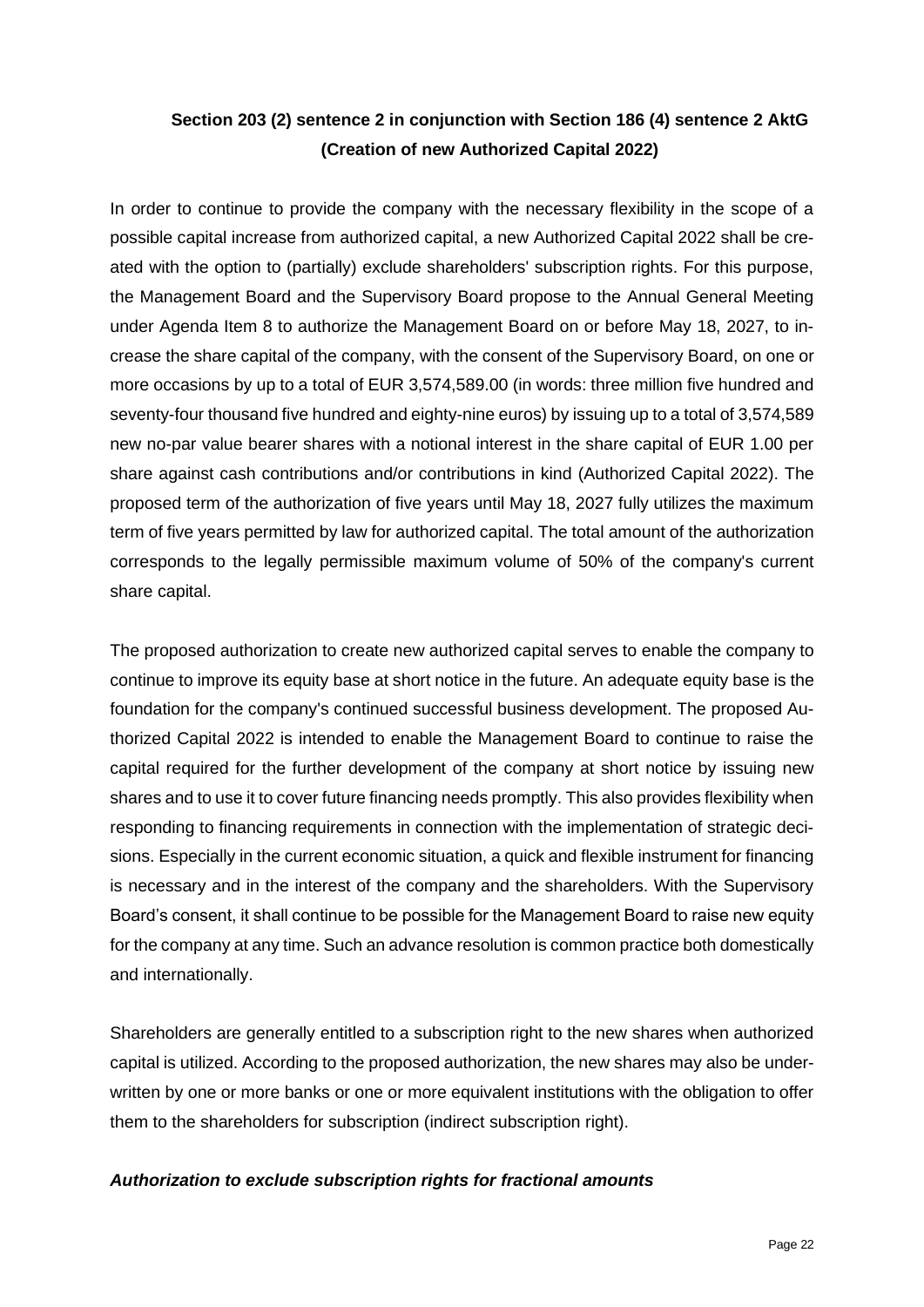Under the proposed Authorized Capital 2022, the Management Board shall be authorized, with the consent of the Supervisory Board, to exclude shareholders' subscription rights for any fractional amounts. This authorization to exclude subscription rights for fractional amounts opens up the possibility to determine simple and practicable subscription ratios in the event of a capital increase. Fractional amounts arise if, as a result of the subscription ratio or the amount of the capital increase, not all new shares can be distributed equally among the shareholders. The fractional amounts are of minor importance in relation to the total capital increase. The impairment of the shareholders by the exclusion of subscription rights for fractional amounts is therefore negligible in relation to the procedural advantages for the company. The shares excluded from subscriptions right will be utilized in the best possible way in the interest of the company.

## *Exclusion of subscription rights for holders of bonds*

Furthermore, with the consent of the Supervisory Board, the Management Board shall be given the opportunity to exclude the subscription rights of shareholders to the extent necessary to grant the holders of conversion and/or option rights or conversion and/or option obligations a subscription right to the extent to which they would be entitled after exercising the conversion and/or option rights or fulfilling the conversion and/or option obligations. This is intended to prevent that, in the event of a utilization of the authorized capital, the conversion or option price for the holders of already existing conversion and/or option rights or corresponding conversion and/or option obligations must be reduced in accordance with the respective terms and conditions of the convertible bonds or bonds with warrants or, if applicable, that the company must grant other protection against dilution. Bonds must be provided with dilution protection for the purpose of facilitated placement, which consists in being able to grant the holders of the bonds a subscription or conversion right to new shares in subsequent share issues, as is also the case for shareholders. Bondholders will thus be placed in the same position as if they were already shareholders. In order for the bonds to have such protection against dilution, the shareholders' subscription rights to these shares must be excluded. This facilitates the placement of the bonds and thus serves the interests of the shareholders in an optimal financial structure of the company.

# *Simplified exclusion of subscription rights, Sections 203 (1) and (2), 186 (3) sentence 4 AktG*

Furthermore, it shall also be possible to exclude subscription rights pursuant to Sections 203 (1) and (2), and 186 (3) sentence 4 AktG when the new shares are issued against cash contributions, the total notional interest of the share capital attributable to the new shares to be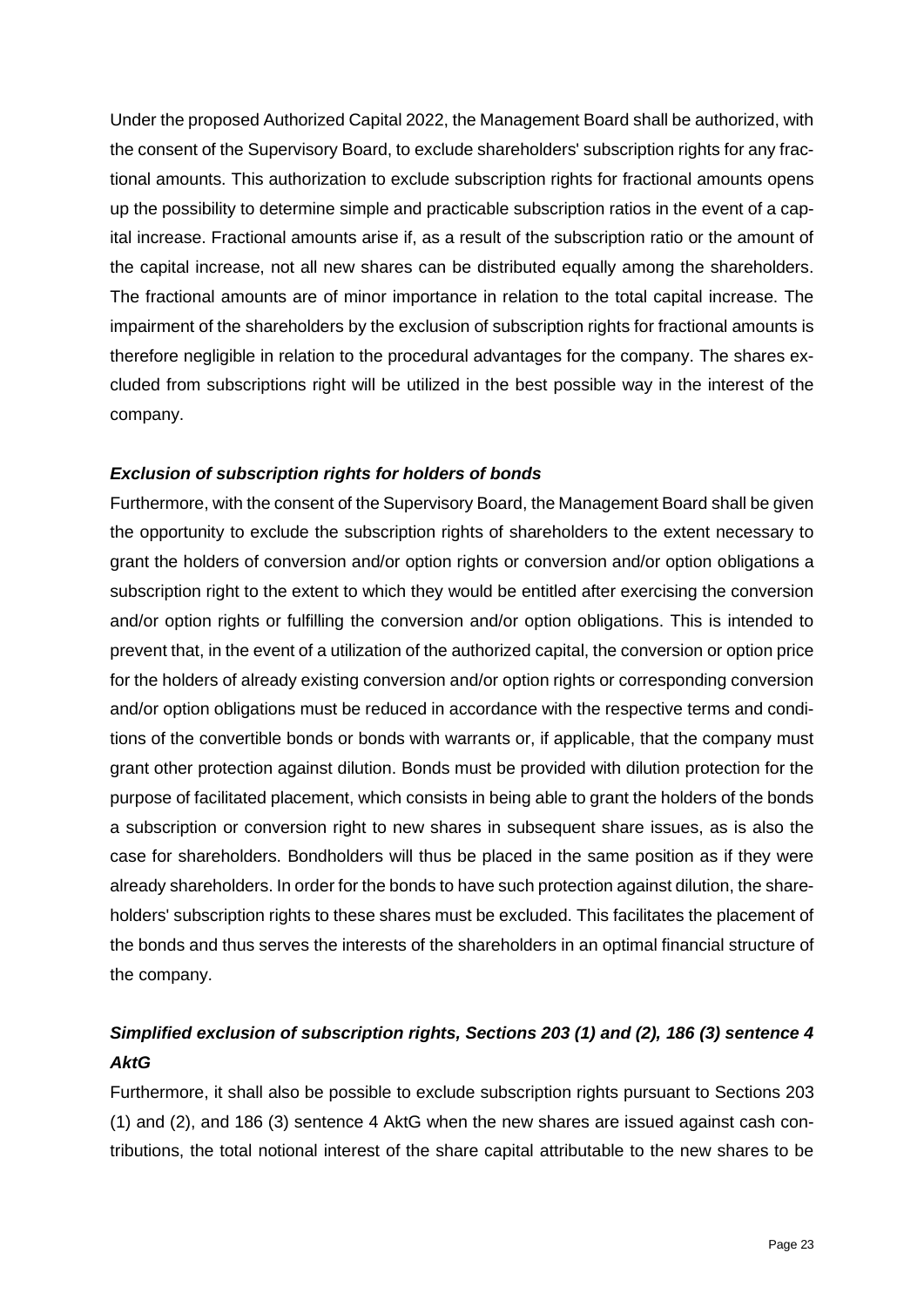issued does not exceed 10% of the share capital existing at the time this authorization becomes effective or at the time it is exercised, and the issue price of the new shares to be issued is not significantly lower than the stock exchange price of the shares of the company of the same class at the time the issue price is finally determined (so-called simplified exclusion of subscription rights). The possibility to exclude subscription rights in analogous application of Section 186 (3) sentence 4 AktG enables the company to effectively use favorable stock exchange situations and to achieve a high issue price and a considerable strengthening of the equity by setting the issue price close to the market price. This authorization thus enables the company to cover any capital requirements, even at short notice, and to use the respective stock exchange price of the company's shares to strengthen its own funds. By avoiding the time-consuming and costly processing of subscription rights, the equity requirement regarding market opportunities arising at short notice can be covered very promptly in the interest of the company and all shareholders, and additional new groups of shareholders can be acquired at home and abroad. This would not be possible if the statutory subscription right were maintained. Furthermore, if the statutory subscription right is maintained, the successful placement of the new shares is jeopardized or associated with additional expenses due to the uncertainty of its exercise. Finally, the length of the minimum subscription period of two weeks to be observed when maintaining the statutory subscription right hinders a reaction to favorable or unfavorable market conditions, which may lead to less than optimal capital raising. While Section 186 (2) AktG permits publication of the subscription price until the third to the last day of the subscription period, but, even in this case, the company would be exposed to volatile stock exchange prices for several days, which would lead to safety discounts and thereby to conditions that are not as close to the market. The flexibility associated with the exclusion of subscription rights is an important instrument for the company so that it may take advantage of opportunities that arise in the rapidly changing markets due to its ability to cover any capital requirements at short notice. The issue price and thus the funds accruing to the company for the new shares will be based on the stock market price of the shares and, moreover, will not fall significantly below it. Following the revocation of the admission of the company's shares to trading on the regulated market of the Frankfurt Stock Exchange in January 2022 and the termination of the shares' inclusion in the open markets of other stock exchanges, the shares are currently still traded in the open market on the Hamburg Stock Exchange without any initiative on the part of the company.

The utilization of the Authorized Capital 2022 under exclusion of subscription rights leads to a reduction of the relative participation quota and the relative voting right share of the existing shareholders. To the extent that the new shares are issued against cash contributions, the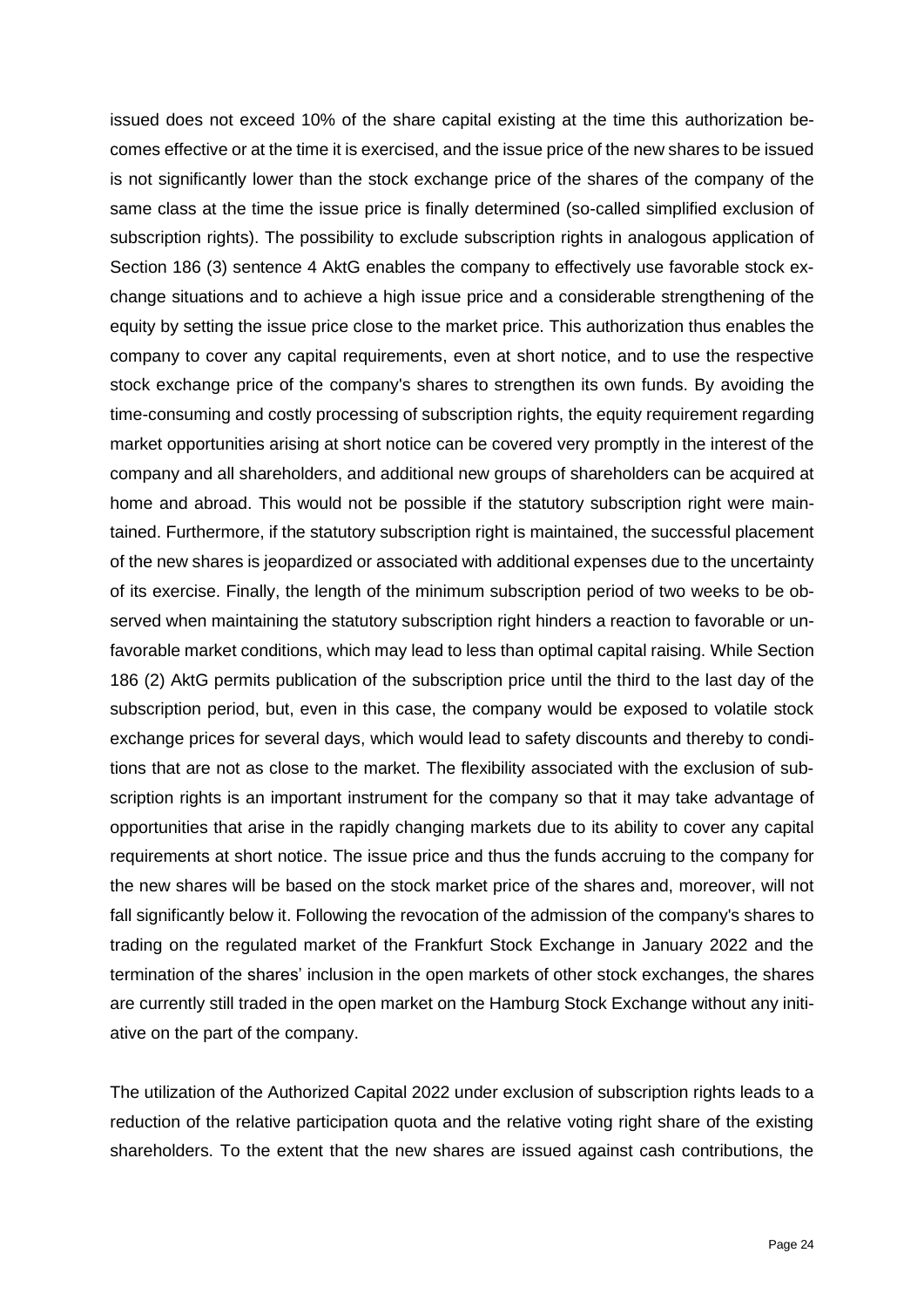dilution is, however, kept low in accordance with the legal assessment of Section 186 (3) sentence 4 AktG by the fact that the notional interest in the share capital attributable to shares issued from the Authorized Capital 2022 in a capital increase against cash contributions with the exclusion of subscription rights may not exceed 10% of the share capital in total. The limitation takes into account the notional interest in the company's share capital attributable to new or previously acquired treasury shares that are issued or sold during the term of this authorization with the exclusion of subscription rights in direct, analogous or corresponding application of Section 186 (3) sentence 4 AktG, as well as the notional interest in the share capital attributable to shares that will be issued or are to be issued to fulfill option rights and/or conversion rights, or option obligations and/or conversion obligations from bonds, provided the bonds will be issued during the term of this authorization excluding shareholder subscription rights as defined by Section 186 (3) sentence 4 AktG. This ensures that the aforementioned maximum limit of 10% is not exceeded and that the financial and voting right interests of the shareholders are adequately protected in the event that the Authorized Capital 2022 is utilized under exclusion of subscription rights. Shareholders interested in maintaining their shareholding quota can acquire additional shares of the company via the stock exchange and thus at market conditions if the Authorized Capital 2022 is utilized under exclusion of subscription rights pursuant to Section 186 (3) sentence 4 AktG. In this case, the financial interests of the shareholders are safeguarded by the fact that the shares may only be issued under this authorization at a price that is not significantly lower than the stock exchange price of the company's shares of the same class. Furthermore, the Management Board will, in any case, determine the consideration for the shares exclusively in the interest of the company and its shareholders.

#### *Capital increase against contributions in kind*

Lastly, with the consent of the Supervisory Board, the proposed authorization provides that the Management Board may exclude the subscription rights of shareholders for the purpose of obtaining contributions in kind, in particular in the context of mergers or the acquisition of companies, parts of companies or participations in companies or of other assets or of claims to the acquisition of other assets, including claims against the company or against dependent companies as defined by Section 17 AktG. The company shall thereby be enabled to continue to strengthen its competitiveness through acquisitions and thereby enable long-term and continuous growth in earnings. The company shall be enabled to react quickly and flexibly to advantageous offers or other opportunities on domestic and international markets and to acquire companies or parts of companies or participations in companies. The same applies to the acquisition of other assets or claims to the acquisition of assets, including claims against the company or against dependent companies , which may be related to an acquisition project.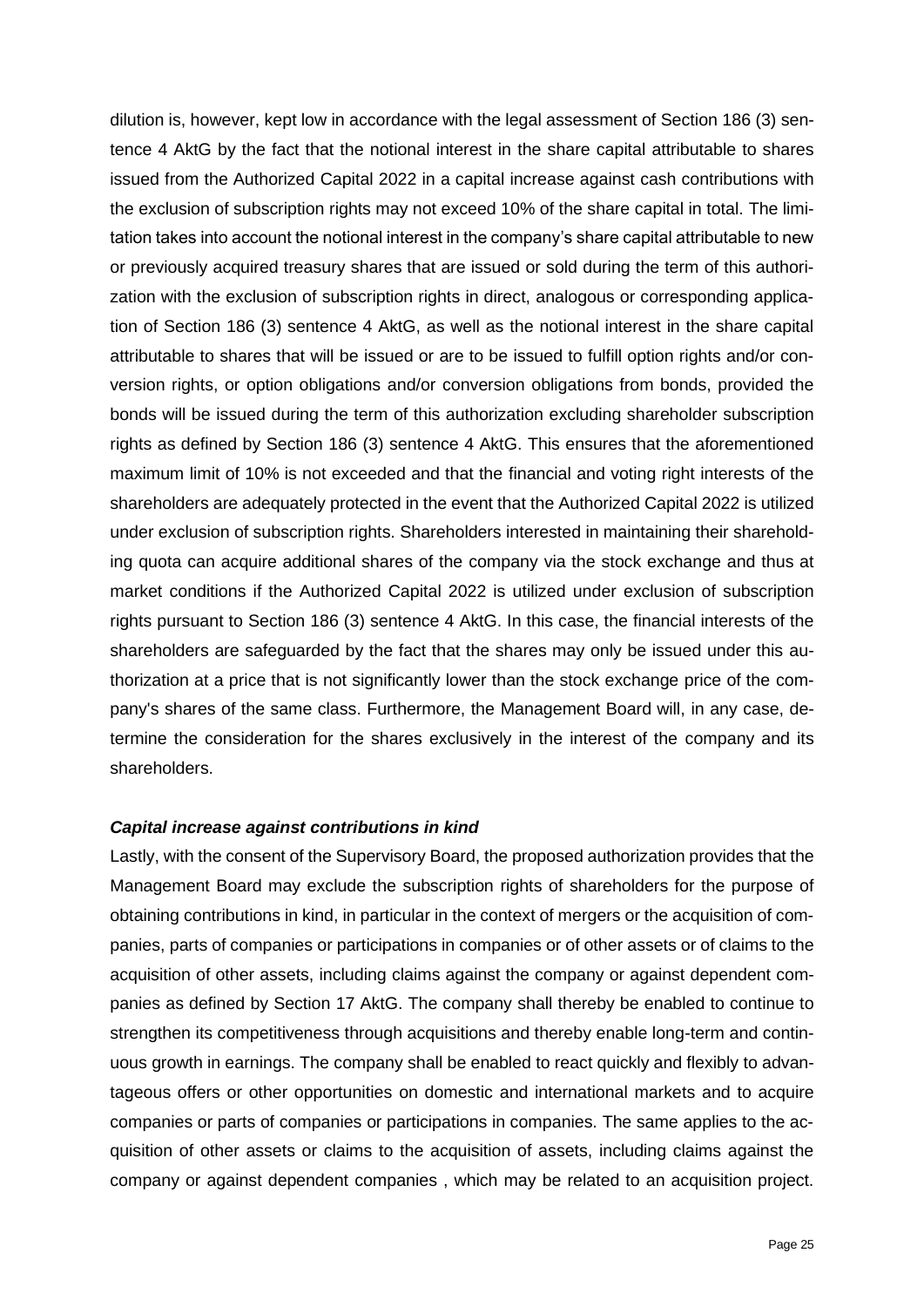Often sellers of interesting acquisition targets demand consideration in shares instead of cash. Acquisition targets can also often be acquired on more favorable terms in this way. In the competition for attractive investments or assets, advantages can therefore arise if a seller can be offered new shares in the company as consideration. Since an issue of shares must take place at short notice in the case of emerging acquisition opportunities with regularly complex transaction structures in the competition with potential interested buyers, this cannot, as a rule, be decided by the (ordinary) Annual General Meeting, which generally takes place only once a year. Therefore, the creation of new authorized capital with the corresponding possibility to exclude subscription rights, which the Management Board can access quickly with the consent of the Supervisory Board, is necessary.

In each case, the Management Board must carefully examine whether it should make use of the authorization to utilize the Authorized Capital 2022 with exclusion of shareholders' subscription rights as soon as acquisition opportunities become concrete. An exclusion of the shareholders' subscription rights is only permissible if the acquisition against the issue of shares of the company is in the well-understood interest of the company and the shareholders. The issue price for the new shares would be determined by the Management Board with the consent of the Supervisory Board, taking into account the interests of the company and the shareholders. There are currently no concrete acquisition plans for the implementation of which the share capital is to be increased against contributions in kind with the exclusion of subscription rights.

#### *Exercise of the authorization and report to the Annual General Meeting*

In each case, the Management Board will carefully examine whether or not it will make use of the authorization to utilize the Authorized Capital 2022 and whether to exclude subscription rights. This option will only be used if, in the opinion of the Management Board, it is in the best interests of the company and its shareholders and is commensurate. The Management Board shall report on the details of the utilization of the authorization at the Annual General Meeting following any issue of shares of the company from the Authorized Capital 2022 with exclusion of subscription rights.

#### **III.**

## **Virtual Annual General Meeting**

The Management Board, with the Supervisory Board's consent, and pursuant to the provisions of Section 2 of the Act to Mitigate the Effects of the COVID-19 Pandemic in Civil, Insolvency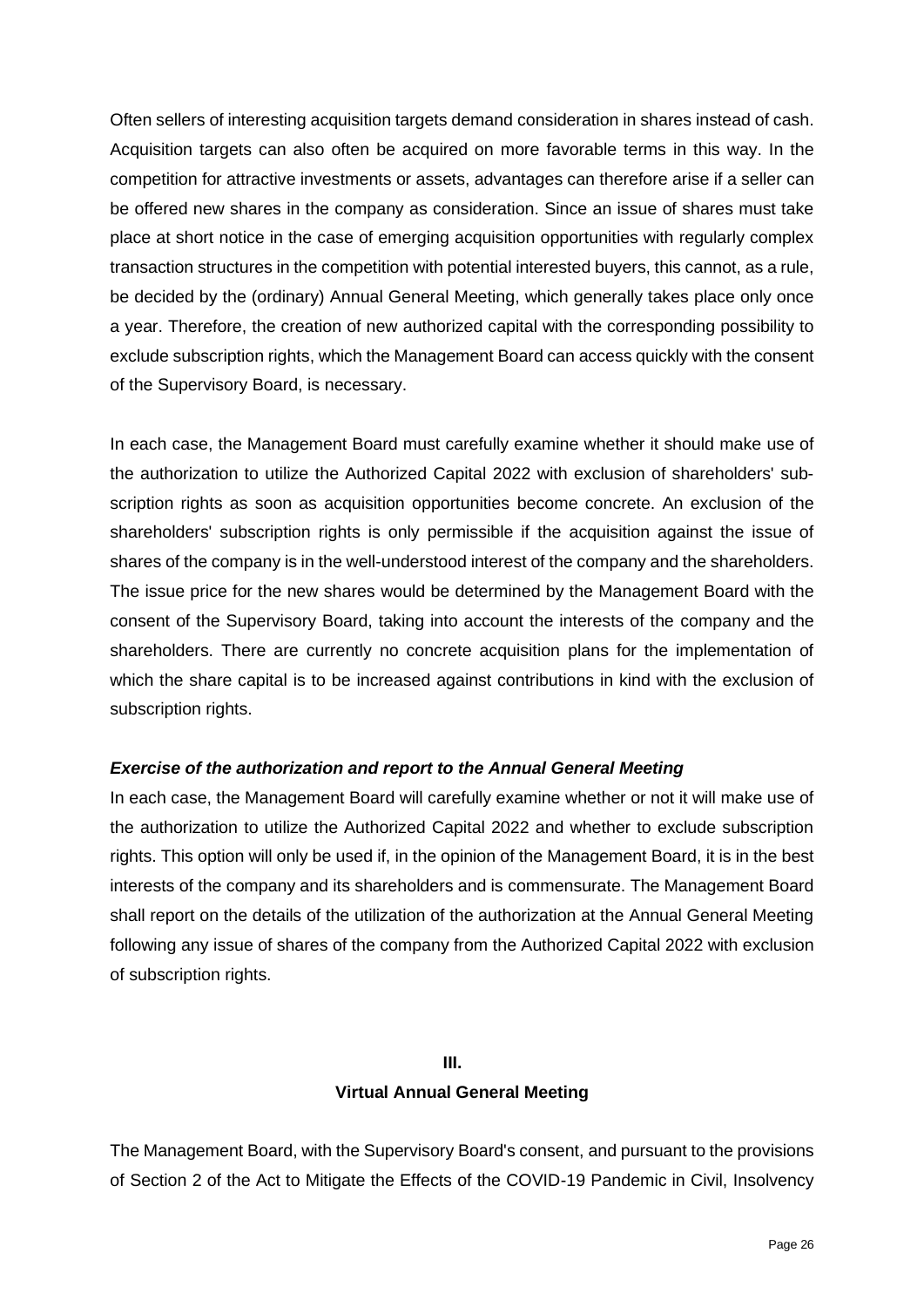and Criminal Procedure Law dated March 27, 2021 (Federal Law Gazette I [BGBI], p. 569), and specifically Section 1 (2) sentence 1 of the Law on Measures in Company, Cooperative Societies, Associations, Foundations and Commonhold Property to Combat the Effects of the COVID-19 Pandemic, as last amended by Section 15 of the Act of September 10, 2021 (BGBl. I p. 4147) (**"COVID-19 Act"**), and particularly in view of the continually high infection rates at the company's registered office in Munich, decided that this year's Annual General Meeting will also be held without the physical presence of shareholders and their proxies (with the exception of company appointed proxies) as a virtual Annual General Meeting exclusively by way of electronic communication (no electronic participation as defined by Section 118 [1] sentence 2 AktG) ("**participation by way of electronic connection**") and that the exercise of shareholders' voting rights is only possible by means of written or electronic postal vote and the granting of proxies, but not by means of electronic participation.

The video and audio broadcast of the entire Annual General Meeting will be transmitted via the company's website using the password-protected investor portal of zooplus SE ("**investor portal**") accessible at https://investors.zooplus.com/annual-general-meeting. Shareholders and proxies may participate in the Annual General Meeting only by way of electronic broadcast via the investor portal and not physically and may exercise their voting rights only by way of written vote-by-mail, electronic vote-by-mail via the investor portal or by granting a power of attorney (including granting a power of attorney to the proxies appointed by the company). For this purpose, shareholders must register with the company by the end of May 12, 2022 (24:00 CEST) at the latest in the manner specified below under **Section IV**. ("Requirements for participation in the Annual General Meeting by way of electronic broadcast and the exercise of voting rights; record date pursuant to Section 18 (1) sentence 4 of the Articles of Association and its significance"), together with proof of their eligibility to participate. On the day of the Annual General Meeting (May 19, 2022), they may then connect electronically on the company's website via the investor portal at

## https://investors.zooplus.com/annual-general-meeting

using the access data on the registration confirmation sent to them and follow the Annual General Meeting by electronic means from the beginning of the Annual General Meeting at **3 pm** (CEST) until its conclusion. The electronic broadcast does not enable electronic participation in the Annual General Meeting as defined by Section 1 (2) sentence 1 no. 2 of the COVID-19 Act. Shareholders and shareholder proxies who have not duly registered to participate in the Annual Shareholder Meeting by means of electronic broadcast in due time will not be able to connect via the investor portal.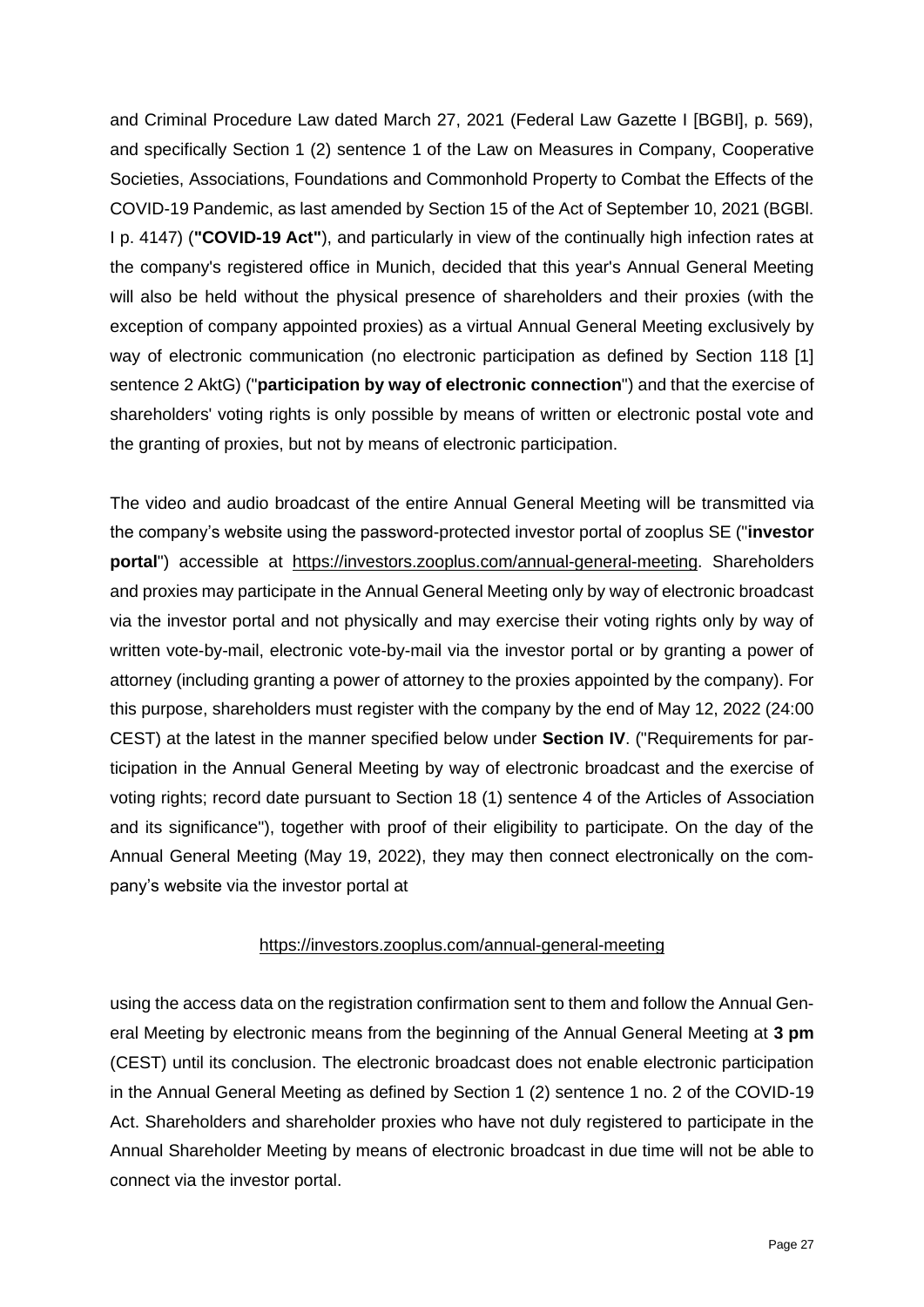The investor portal will be available as of April 28, 2022 (0:00 CEST) for shareholders (and, if applicable, their proxies) who are duly registered in accordance with the record date, see **Section IV.** below. The electronic broadcast via the investor portal will allow participants to follow the Annual General Meeting live visually and audibly in its entirety. Shareholders (and, if applicable, their proxies) shall also be able to use the investor portal to exercise their voting rights electronically by means of electronic vote-by-mail and to issue their power of attorney and instructions to the company's proxies. The details on exercising voting rights are described below in **Section V.** ("Procedure for vote-by-mail"), the details for granting proxies are explained below under **Section VI.** ("Powers of attorney; procedure for proxy voting and proxies").

Duly registered shareholders and shareholder proxies have the right to ask questions by means of electronic communication. The details are described below in **Section VII.** ("Shareholder Rights").

Shareholders or shareholder proxies who have exercised their voting rights have the opportunity to object to a resolution of the Annual General Meeting by electronic means for the notary's minutes. The objection must be declared exclusively by means of electronic communication via the investor portal at some time from the beginning to the end of the Annual General Meeting. Attending the Annual General Meeting in person is neither necessary nor possible to declare objections.

The notary has authorized the company to receive objections via the investor portal and, consequently, shall receive any objections via the investor portal.

#### **IV.**

# **Requirements for participation in the Annual General Meeting by way of electronic broadcast and the exercise of voting rights; record date pursuant to Section 18 (1) sentence 4 of the Articles of Association and its significance**

Pursuant to Section 121 (3), sentences 2 and 3 AktG, non-listed companies are obliged in the convocation only to state the company name and registered office, the time and place of the annual general meeting and the agenda. The following information is therefore provided voluntarily in order to facilitate the shareholders' participation in the Annual General Meeting and the exercise of their rights.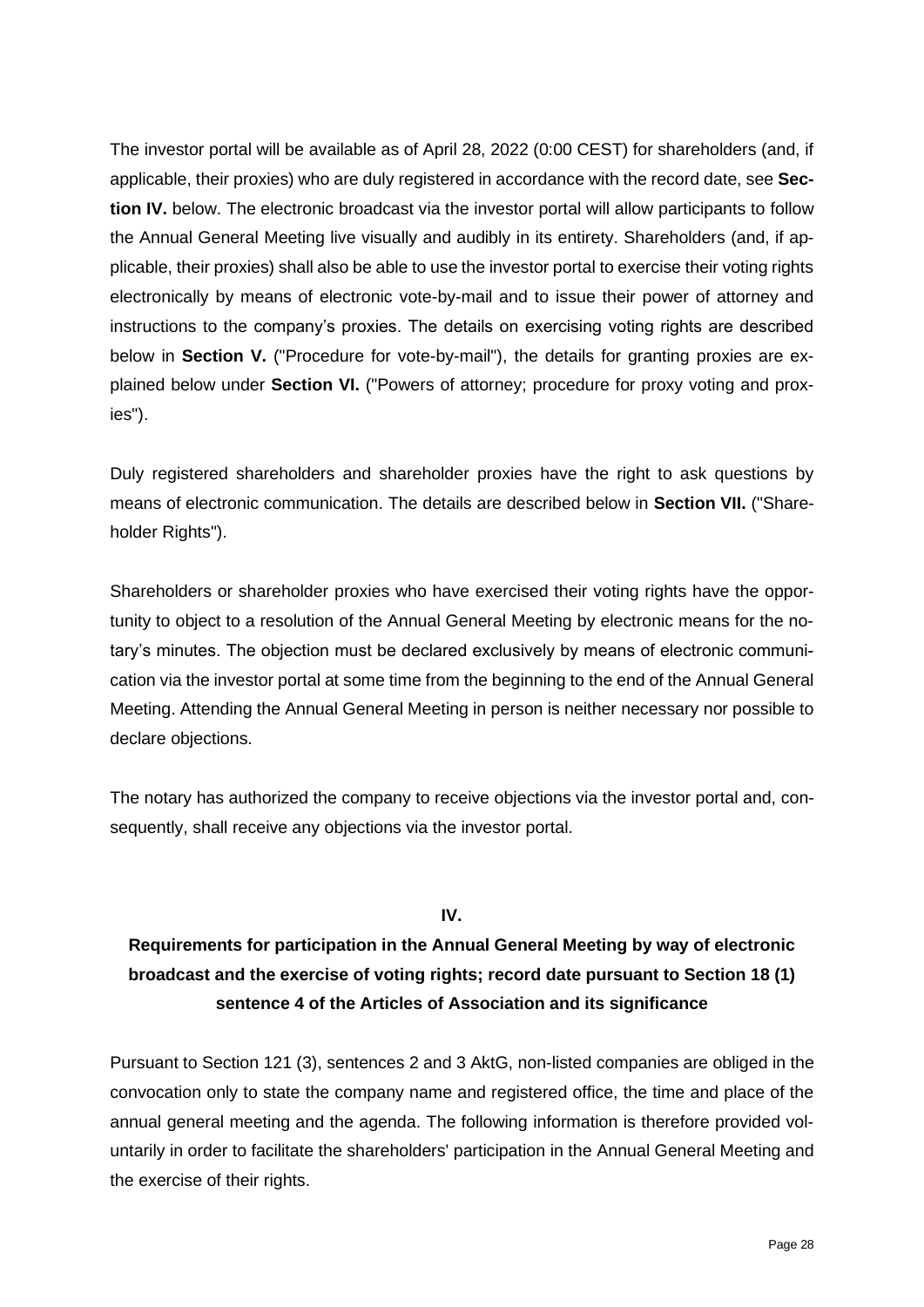Pursuant to Article 18 (1) sentence 1 of the company's Articles of Association, only those shareholders who have registered with the company by submitting proof of share ownership in German or English by the deadline using one of the following contact options are entitled to attend the Annual General Meeting by electronic means and to exercise their shareholder rights, particularly their voting rights:

zooplus SE c/o Computershare Operations Center 80249 Munich or Email: [anmeldestelle@computershare.de](mailto:anmeldestelle@computershare.de)

In accordance with Article 18 (1) sentence 3 of the company's Articles of Association, proof of share ownership by the ultimate intermediary pursuant to Section 67c (3) AktG shall suffice as proof of entitlement. The proof of share ownership must refer to the beginning of April 28, 2022 (0.00 CEST) ("**record date**") and must be received by the company together with the registration by no later than the end of May 12, 2022 (24.00 CEST). The company shall be entitled to demand suitable further proof in the event of doubt as to the correctness or authenticity of the proof. If this proof is not provided or not provided in the proper form, the company may reject the shareholder.

The record date is the definitive date for the scope and exercise of participation and voting rights. In relation to the company, only those shareholders who have provided evidence of their shareholdings as of the record date shall be deemed to be shareholders for the purpose of attending the Annual General Meeting via electronic broadcast or exercising their voting rights. Changes in the shareholding after the record date are of no significance in this regard. Persons who do not yet own any shares on the record date and only become shareholders after that date are only entitled to participate and vote for the shares held by them if they are authorized or have themselves authorized to exercise a right of proxy. Shareholders who have duly registered and provided proof of share ownership are also entitled to participate in the Annual General Meeting by electronic broadcast and to exercise their voting rights if they sell the shares after the record date. The record date has no effect on the salability of the shares and has no significance for the dividend entitlement.

After timely registration and timely receipt of the proof of share ownership by the company, the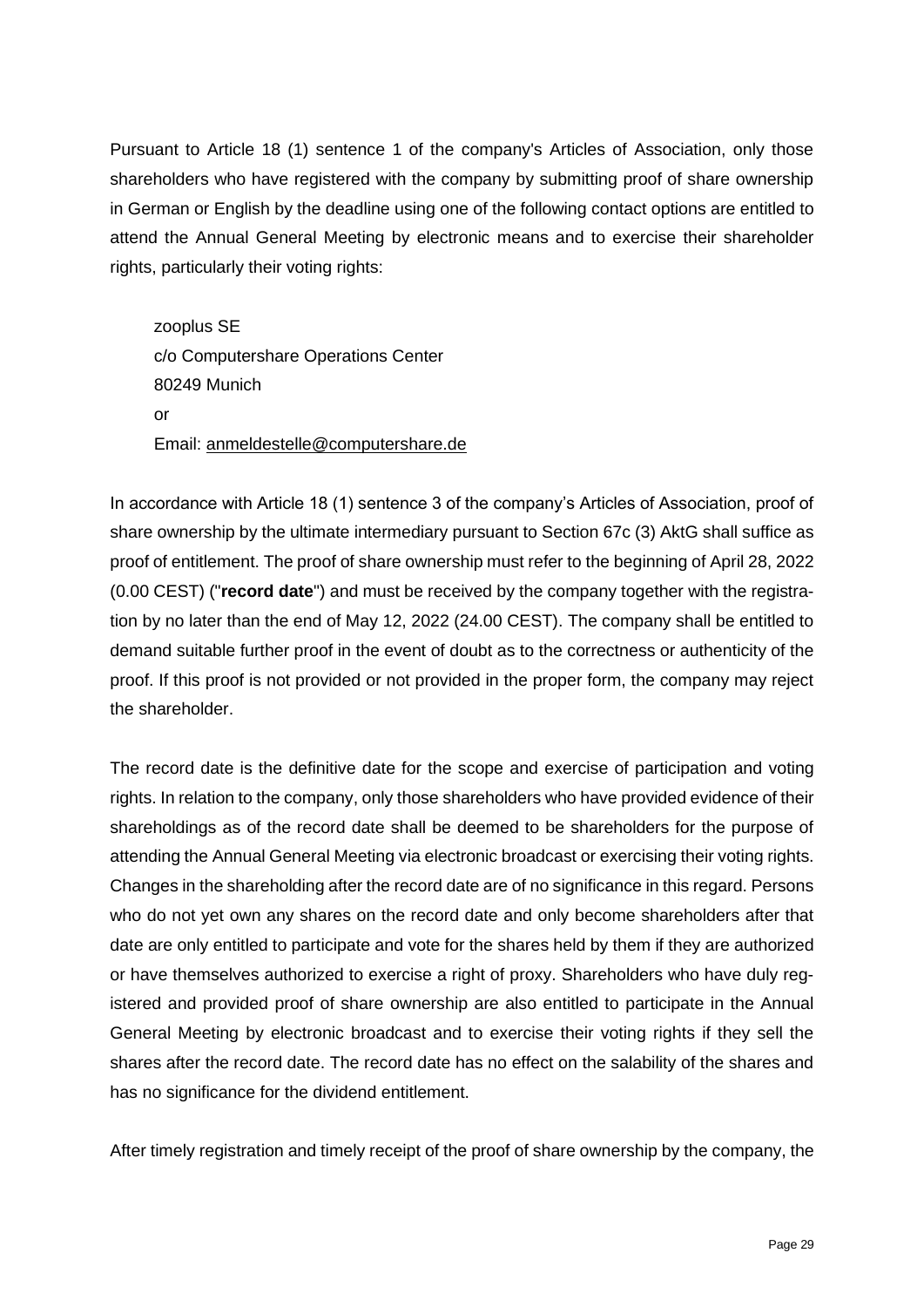registration office will send the shareholders or their duly authorized representatives a registration confirmation and access data for the electronic broadcast of the Annual General Meeting.

In order to ensure that the registration confirmations are received on time, we would ask shareholders to ensure that their registration and proof of share ownership in the company are sent by the deadline. Electronic connection to the Annual General Meeting is only possible with the access data specified on the registration confirmation.

#### **V.**

## **Procedure for vote-by-mail**

Shareholders or shareholder proxies may exercise their voting rights by means of electronic communication via electronic vote-by-mail or written vote-by-mail (or by granting power of attorney, including to company proxies (see notes in **Section VI.** "Powers of attorney; procedure for proxy voting and proxies"). Participation in the Annual General Meeting by means of electronic broadcast is not necessary for exercising voting rights. Please note that in order to be able to vote, shareholders must duly register for the Annual General Meeting in the manner specified above under **Section IV.** ("Requirements for participation in the Annual General Meeting by way of electronic broadcast and the exercise of voting rights; record date pursuant to Article 18 (1) sentence 4 of the Articles of Association and its significance") and that in order to exercise voting rights, shareholders require the registration confirmation that will be sent to them after they have duly registered and duly provided evidence of their shareholding for the Annual General Meeting.

Electronic vote-by-mail is carried out before and during the Annual General Meeting via the investor portal accessible via the company's website at https://investors.zooplus.com/annualgeneral-meeting. Registered shareholders or shareholder representatives may also vote by mail as of April 28, 2022 (0:00 CEST) in accordance with the record date (see **Section IV.** above), meaning prior to the start of the Annual General Meeting on May 19, 2022, at 3 pm (CEST), using the access data provided on the registration confirmation sent to them, also via the company's website at https://investors.zooplus.com/annual-general-meeting via the investor portal. The opportunity to vote will end with the start of counting the votes and after the chair of the meeting has given appropriate notice. Authorized intermediaries, voting rights advisors, shareholder associations or persons treated as such in accordance with Section 135 (8) AktG may also use electronic vote-by-mail. Further information on voting by electronic voteby-mail is also provided on the registration confirmation sent to shareholders who have duly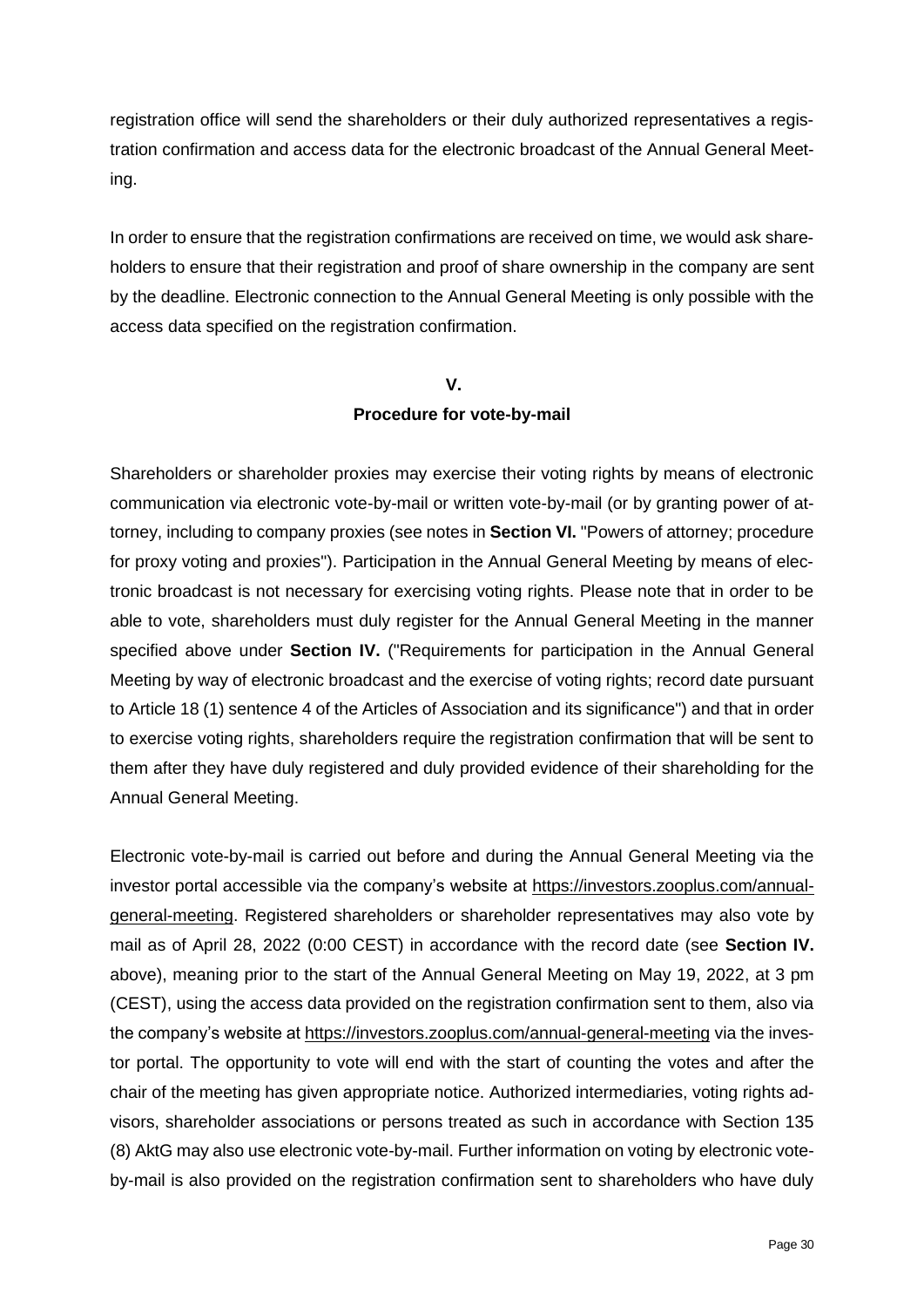registered, as well as on the company's website at https://investors.zooplus.com/annual-general-meeting.

For voting by written vote-by-mail, shareholders and shareholder representatives can use the form provided with the registration confirmation, which is sent to those shareholders who have duly registered by the deadline as described above. The form for written vote-by-mail is also available as a download on the company's website at [https://investors.zooplus.com/annual](https://investors.zooplus.com/en/investor-relations/general-assembly/)[general-meeting/](https://investors.zooplus.com/en/investor-relations/general-assembly/) and can also be requested from the company at the following contact options:

zooplus SE c/o Computershare Operations Center 80249 Munich or Email: [anmeldestelle@computershare.de](mailto:anmeldestelle@computershare.de)

For organizational purposes, votes cast by written vote-by-mail must be received by the company by no later than the end of May 18, 2022 (24.00 CEST) at one of the contact points listed above.

Using the investor portal via the company's website at [https://investors.zooplus.com/annual](https://investors.zooplus.com/en/investor-relations/general-assembly/)[general-meeting/,](https://investors.zooplus.com/en/investor-relations/general-assembly/) on the day of the Annual General Meeting shareholders and shareholder representatives with voting rights may also change or revoke any votes that were previously cast by way of the investor portal or written absentee ballot until the beginning of the counting of votes and after corresponding announcement by the meeting's chairperson.

#### **VI.**

## **Powers of attorney; procedure for proxy voting and proxies**

Shareholders may be represented in exercising their rights, in particular their voting rights, by a proxy, e.g., an intermediary, a shareholder association, a voting rights advisor or another person of their choice. In this case, too, registration and proof of share ownership must be submitted in due form and time in accordance with the above provisions. If the shareholder authorizes more than one person, the company may reject one or more of them.

The granting of the power of attorney, its revocation and the proof of authorization vis-à-vis the company must be in text form (Section 126b BGB) if neither an intermediary, a shareholder association, a voting rights advisor or a person treated as such pursuant to Section 135 (8)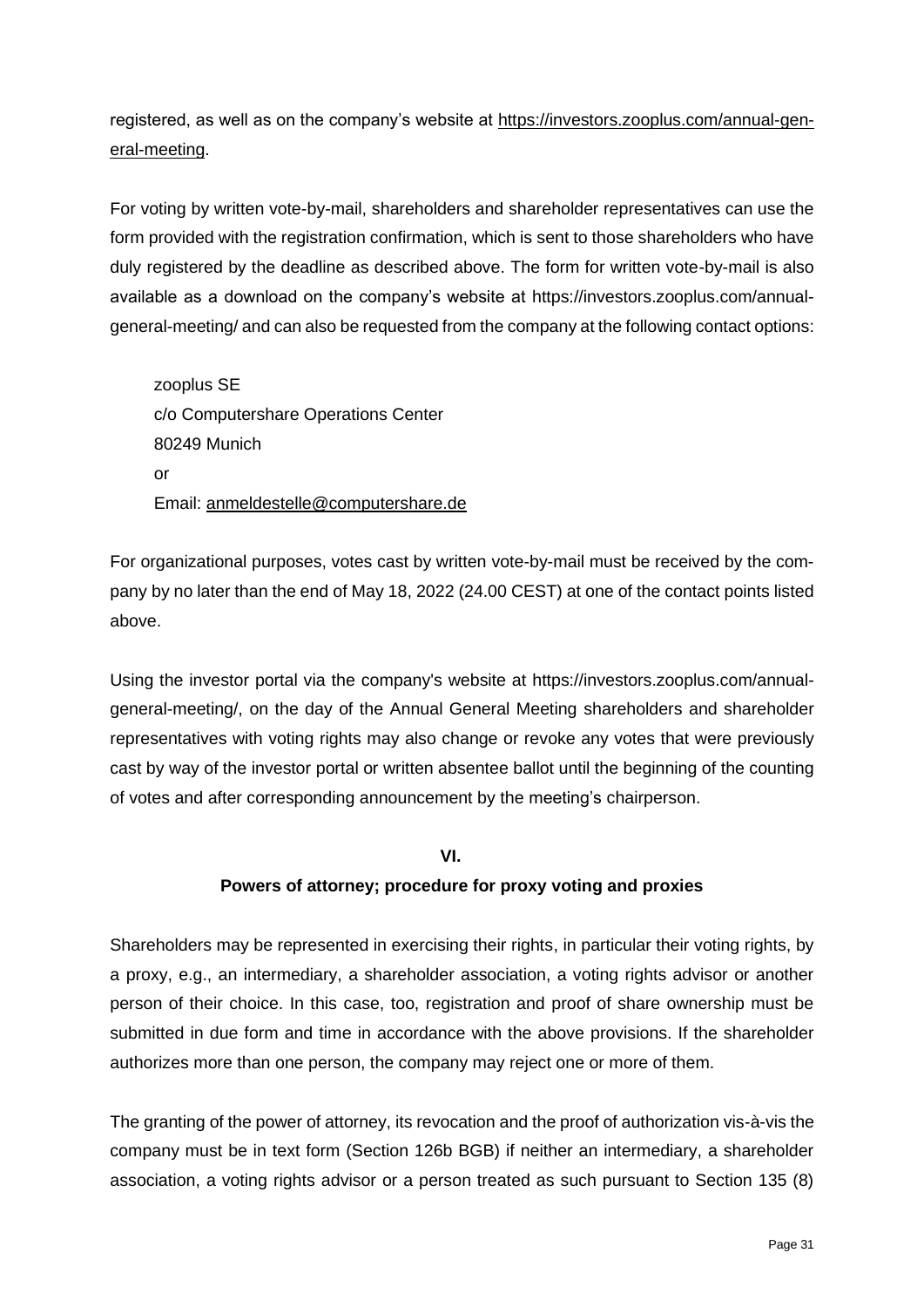AktG is authorized.

A form for granting a power of attorney will be sent together with the registration confirmation, which will be sent to the shareholders after the abovementioned registration in due form and on time. The form for granting a power of attorney is also available for download on the company's website at https://investors.zooplus.com/annual-general-meeting and can also be requested from the company using the following contact options:

zooplus SE c/o Computershare Operations Center 80249 Munich or Email: [anmeldestelle@computershare.de](mailto:anmeldestelle@computershare.de)

Powers of attorney may also be granted via the company's website at https://investors.zooplus.com/annual-general-meeting through the investor portal.

Intermediaries, shareholders' associations, voting rights advisors or persons treated as such in accordance with Section 135 (8) AktG may, if they themselves are authorized, provide for deviating regulations, which are to be obtained from the respective proxy.

The authorization can be granted and revoked vis-à-vis the authorized representative or granted and revoked or proven to the company. If a power of attorney is granted and revoked vis-à-vis the company, or if evidence is provided of a power of attorney granted to a proxy or its revocation vis-à-vis the company, please send it in good time to one of the aforementioned contact options. In addition, the granting of the power of attorney, its revocation and the proof of a power of attorney granted to a proxy or its revocation vis-à-vis the company can still be provided on the day of the Annual General Meeting until the start of counting the votes and after the chair of the meeting has given appropriate notice via the company's website at https://investors.zooplus.com/annual-general-meeting through the investor portal.

The participation of the authorized representative by way of electronic broadcast and the exercise of shareholder rights via the investor portal require that the authorized representative receives the access data sent with the registration confirmation from the party granting the power of attorney, if these have not been received directly by the authorized representative. The use of the access data by the authorized representative is also considered proof of authorization.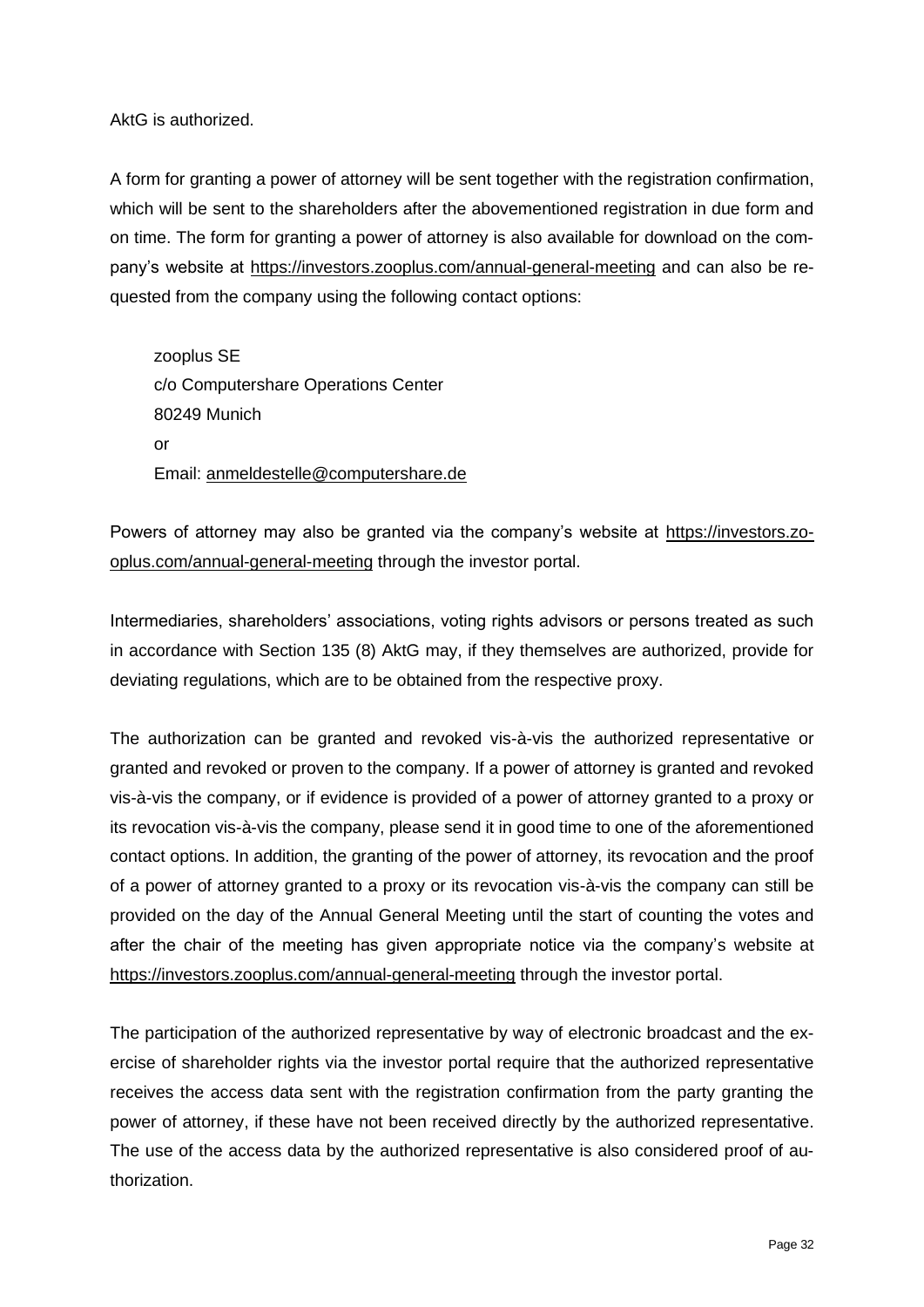Intermediaries, shareholders' associations, voting rights advisors and persons treated as such in accordance with Section 135 (8) AktG, as well as other shareholder representatives representing a multitude of shareholders, are recommended to contact the registration office at the following address in advance of the Annual General Meeting with regard to the exercise of voting rights:

zooplus SE c/o Computershare Operations Center 80249 Munich  $\alpha$ r Email: [anmeldestelle@computershare.de](mailto:anmeldestelle@computershare.de)

In addition, the company offers its shareholders the option of being represented by proxies appointed by the company and bound by the instructions of the respective shareholder. Even if the proxies nominated by the company are authorized, registration and proof of share ownership are required in due form and time in accordance with the above provisions.

If proxies appointed by the company are authorized, in all cases, they must be given explicit and unambiguous instructions on how to exercise voting rights. If no express or clear instructions have been issued, the proxies nominated by the company will abstain from voting on the respective voting item. The proxies are obliged to vote in accordance with the instructions. The proxies nominated by the company will not accept any instructions to speak either before or during the Annual General Meeting, to lodge objections to Annual General Meeting resolutions or to ask questions or propose motions.

The proxies appointed by the company must be authorized and instructed in text form or by electronic communication via the company's website at https://investors.zooplus.com/annualgeneral-meeting via the investor portal. Powers of attorney and instructions to the proxies nominated by the company and bound by instructions can also be issued using the proxy and instruction forms provided for this purpose, which shareholders receive with their registration confirmation upon proper registration. These documents are also available for download on the company's website at https://investors.zooplus.com/annual-general-meeting and can also be requested from the company using the following contact options:

zooplus SE c/o Computershare Operations Center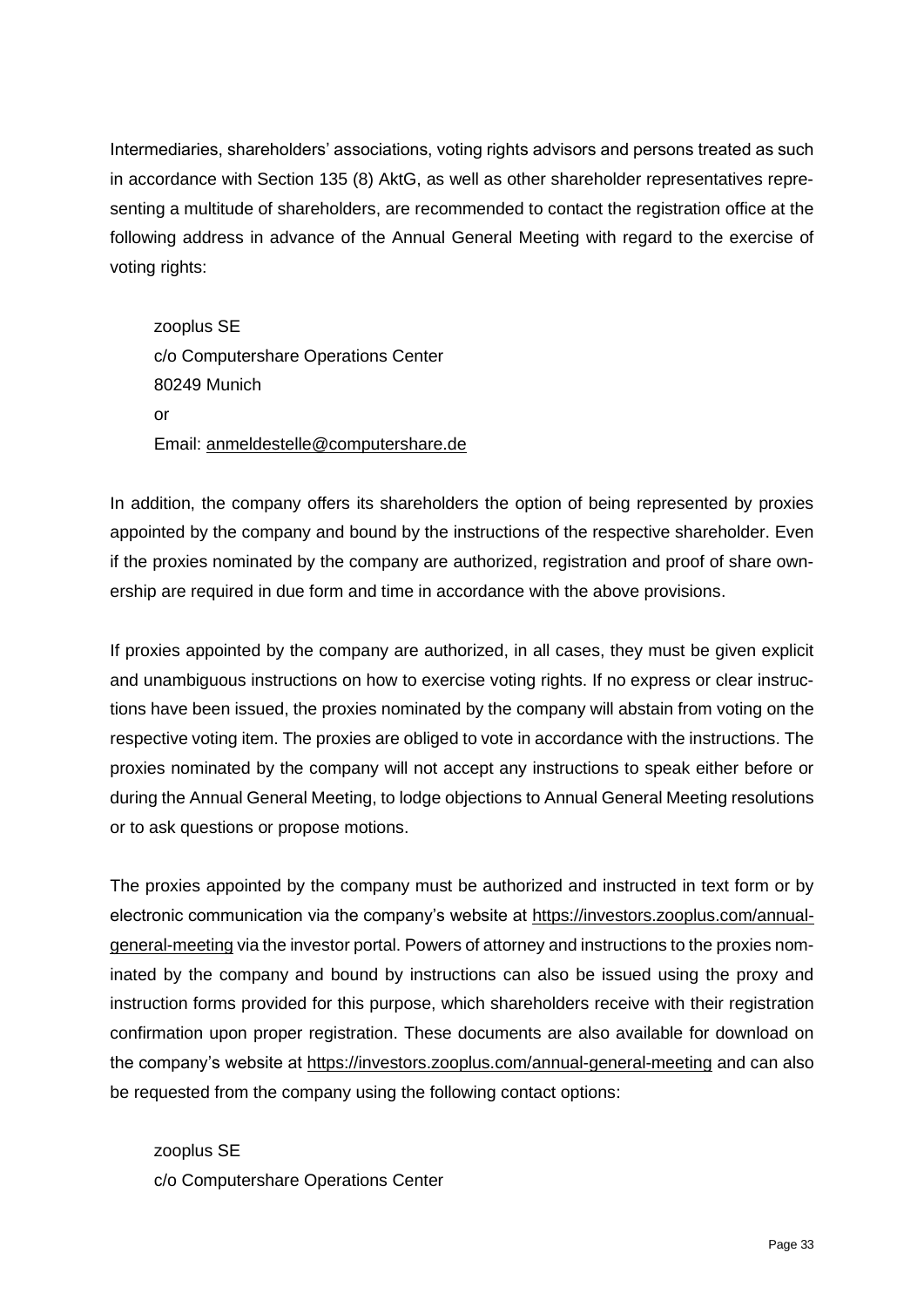# 80249 Munich or Email: [anmeldestelle@computershare.de](mailto:anmeldestelle@computershare.de)

The completed power of attorney and instruction form can also be sent to one of the abovementioned contact options. For organizational reasons, powers of attorney to exercise voting rights and instructions to the proxies appointed by the company in text form must be received by the company at the latest by the end of May 18, 2022 (24:00 CEST) at one of the abovementioned contact points. This also applies in the event of an amendment or revocation of a power of attorney or instruction previously issued, regardless of whether the power of attorney or instruction was issued in text form or via the investor portal, provided the amendment or revocation of a power of attorney was declared in text form.

Via the company's website at https://investors.zooplus.com/annual-general-meeting via the investor portal, it is also possible to grant a power of attorney and instructions for the exercise of voting rights by company proxies as well as to amend and revoke powers of attorney or instructions previously granted, even on the day of the Annual General Meeting until the start of counting the votes and the chair of the meeting has given appropriate notice.

Further information on the proxy procedure can also be found on the registration confirmation sent to you and the form for granting a proxy as well as on the company's website at https://investors.zooplus.com/annual-general-meeting.

## **VII.**

## **Shareholder rights**

Shareholders are entitled to the following rights, among other things, in advance of and during the Annual General Meeting in accordance with Section 122 (2) AktG, in conjunction with Article 56 sentences 2 and 3 SE-VO, Section 50 (2) SEAG, Section 126 (1), Section 127 and Section 131 (1) AktG in conjunction with Section 1 (2) sentence 1 no. 3 of the COVID-19 Act (right to ask questions by means of electronic communication). Further explanations can be found on the Internet at https://investors.zooplus.com/annual-general-meeting.

## **1. Request for additions to the agenda**

Shareholders whose total share ownership amounts to one-twentieth of the share capital or the notional amount of EUR 500,000.00 of the share capital (the latter corresponds to 500,000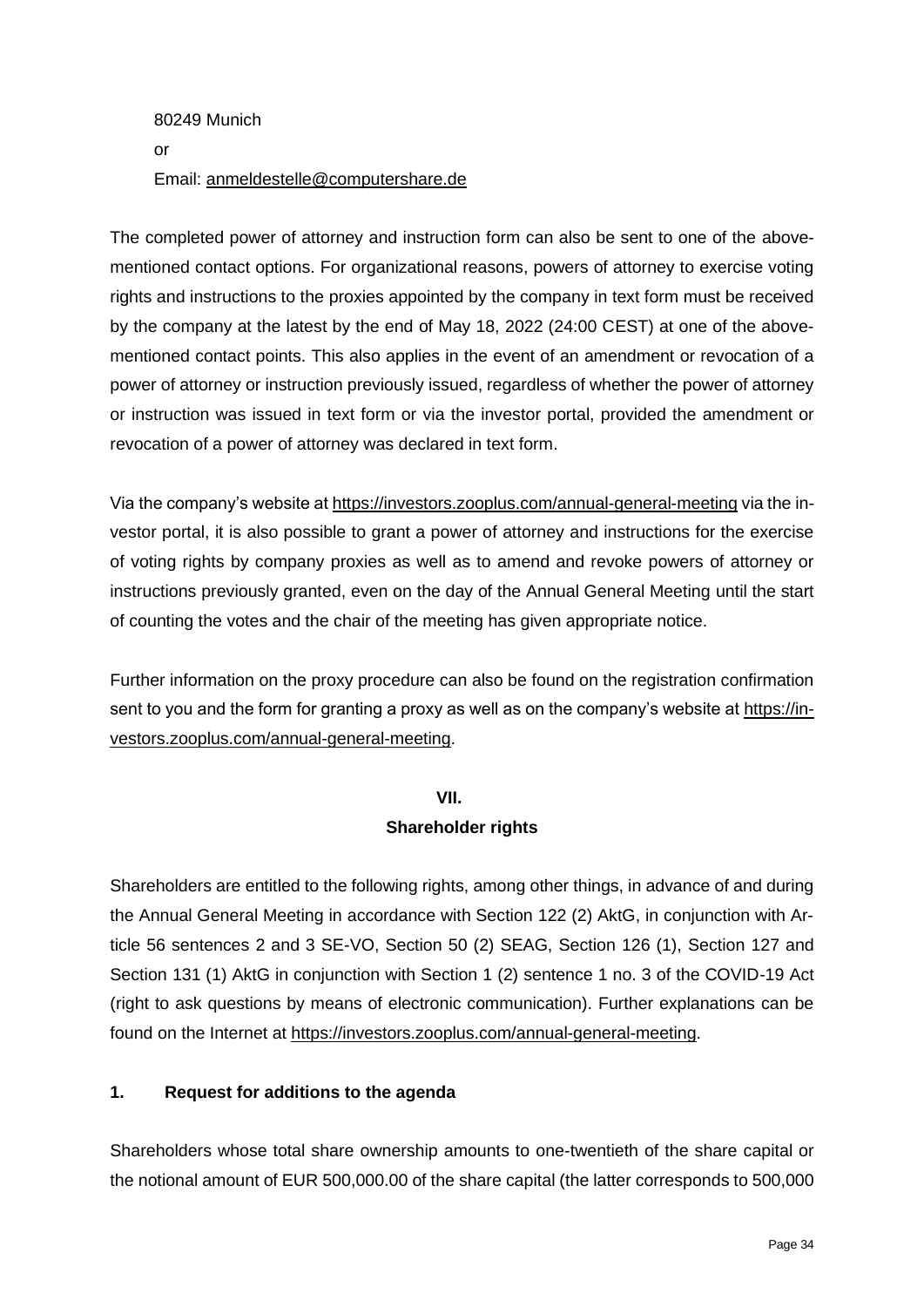shares) may, pursuant to Section 122 (2) AktG, in conjunction with Article 56 sentences 2 and 3 SE-VO and Section 50 (2) SEAG, request that items be placed on the agenda and published. Each new item must be accompanied by a statement of reasons or a draft resolution. Requests must be submitted in writing to the company's Management Board at the following address:

zooplus SE - The Management Board - Sonnenstrasse 15 80331 Munich

The request must be received by the company no later than the end of April 24, 2022 (24:00 CEST).

Additions to the agenda to be announced will be published in the German Federal Gazette immediately after receipt of the request and will be forwarded for publication to those media for which it can be assumed that they will disseminate the information throughout the entire European Union. They will also be made available on the company's website at https://investors.zooplus.com/annual-general-meeting.

## **2. Countermotions and election proposals**

Every shareholder has the right to submit to the company countermotions to resolutions proposed by the Management Board and/or Supervisory Board on specific agenda items in accordance with Section 126 (1) AktG and election proposals in accordance with Section 127 AktG. Countermotions must be accompanied by a statement of reason; election proposals must not be substantiated.

Countermotions and election proposals must be sent only to one of the following contact options:

zooplus SE Sonnenstrasse 15 80331 Munich or Email: kontakt@zooplus.de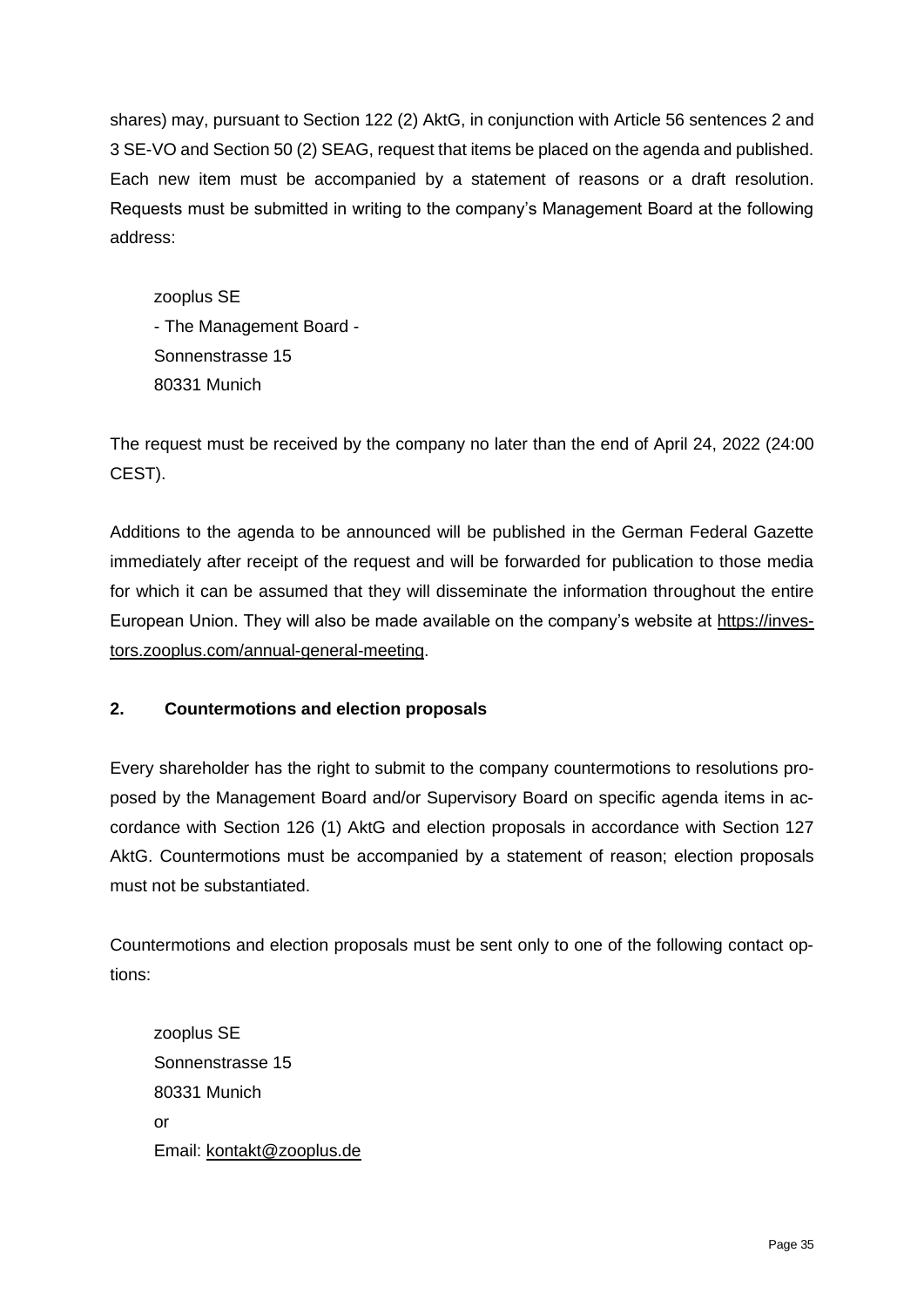Countermotions or election proposals addressed otherwise will not be considered.

Countermotions and election proposals received at one of the abovementioned contact points in due time and no later than 14 days prior to the day of the Annual General Meeting, i.e., by the end of May 4, 2022 (24:00 CEST), including the name of the shareholder and the grounds, if they are to be made available to the other shareholders, will be published without delay on the Internet at https://investors.zooplus.com/annual-general-meeting. Any comments by the management will also be published at this Internet address.

The company may refrain from publishing countermotions and any statements of reason, and nominations under the conditions set out in Sections 127 sentence 1 and 126 (2) AktG.

Except in the cases of Sections 127 sentence 1 and 126 (2) AktG, the Management Board is also not required to make election proposals by shareholders available if they do not contain the name, profession and place of residence of the proposed person.

Shareholder motions and election proposals that are to be made accessible pursuant to Section 126 or Section 127 AktG are deemed to have been made in the meeting pursuant to Section 1 (2) sentence 3 of the COVID-19 Act if the shareholder making the motion or submitting the election proposal is duly authorized and registered for the Annual General Meeting.

## **3. Right to information; right to ask questions by electronic communication**

Shareholders and shareholder representatives have the right to ask questions by way of electronic communication (Section 1 [2] sentence 1 no. 3 of the COVID-19 Act). The Management Board with the Supervisory Board's consent may also stipulate that questions must be submitted no later than one day prior to the Annual General Meeting (Section 1 [2] sentence 2, clause 2 of the COVID-19 Act). The Management Board of zooplus SE has made use of this option with the Supervisory Board's consent.

Duly registered shareholders (see above **Section IV.** "Requirements for participation in the Annual General Meeting by way of electronic broadcast and the exercise of voting rights; record date pursuant to Section 18 (1) sentence 4 of the Articles of Association and its significance") have the right to ask questions by electronic communication in accordance with Article 1 (2) sentence 1 no. 3 of the COVID-19 Act. All questions must be submitted to the company by electronic communication no later than one day before the Annual General Meeting, i.e., no later than the end of May 17, 2022 (24.00 CEST). Questions must be submitted in German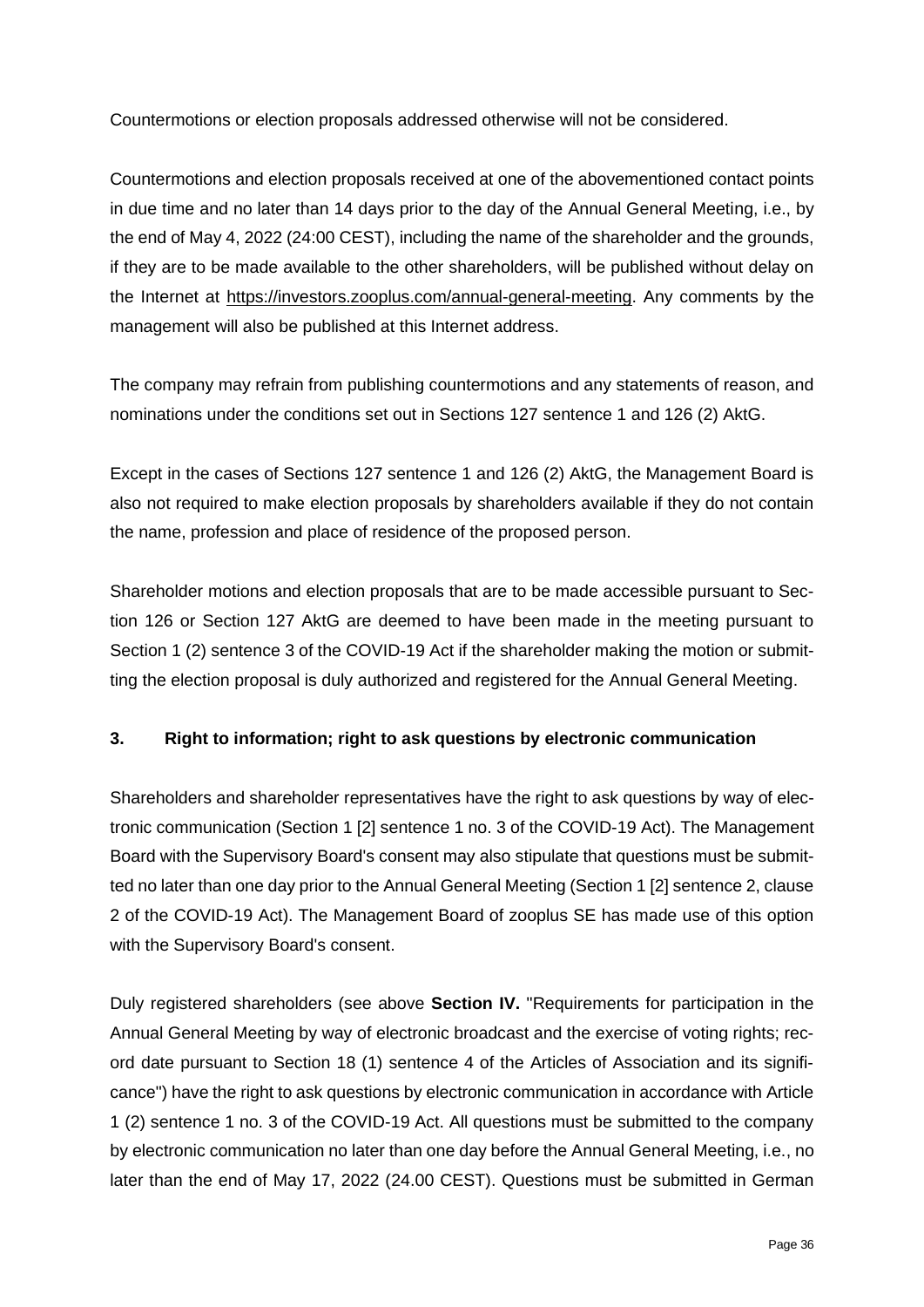only. Questions submitted after the above deadline or not in German will not be considered.

Questions may only be submitted via the investor portal by registered shareholders or shareholder representatives via the company's website at https://investors.zooplus.com/annual-general-meeting using the access data provided on the registration confirmation sent to them. Pursuant to Article 1 (2) sentence 2, clause 1 of the COVID-19 Act, the Management Board decides at its own prudent discretion how to answer the questions.

Questions submitted will be answered at the Annual General Meeting on May 19, 2022. In principle, it is permitted to name the questioners when answering the questions. The company reserves the right to answer frequently asked questions (FAQ) in advance on the company's website at https://investors.zooplus.com/annual-general-meeting.

#### **VIII.**

## **Total number of shares and voting rights at the time of convening**

At the time of convening this Annual General Meeting, the company's share capital amounted to EUR 7,149,178.00. It is divided into 7,149,178 no-par value shares (shares without nominal value), each of which grants one vote. The total number of voting rights is therefore 7,149,178. The company does not hold any treasury shares.

# **IX.**

## **Publications on the website**

The notice convening this Annual General Meeting, documents to be made available to the Annual General Meeting, the total number of shares and voting rights at the time of convening, the forms that may be used to grant powers of attorney for the Annual General Meeting, any countermotions, election proposals and requests for supplements from shareholders to be made available, further explanations of the abovementioned rights of shareholders pursuant to Section 122 (2) AktG, in conjunction with Article 56 sentences 2 and 3 SE-VO, Section 50 (2) SEAG, Section 126 (1), 127 and 131 (1) AktG, in conjunction with Section 1 (2) sentence 1 no. 3 of the COVID-19 Act (right to ask questions by means of electronic communication), as well as further information, are all available on the company's website at https://investors.zooplus.com/annual-general-meeting. The final voting results will also be published at this address following the Annual General Meeting.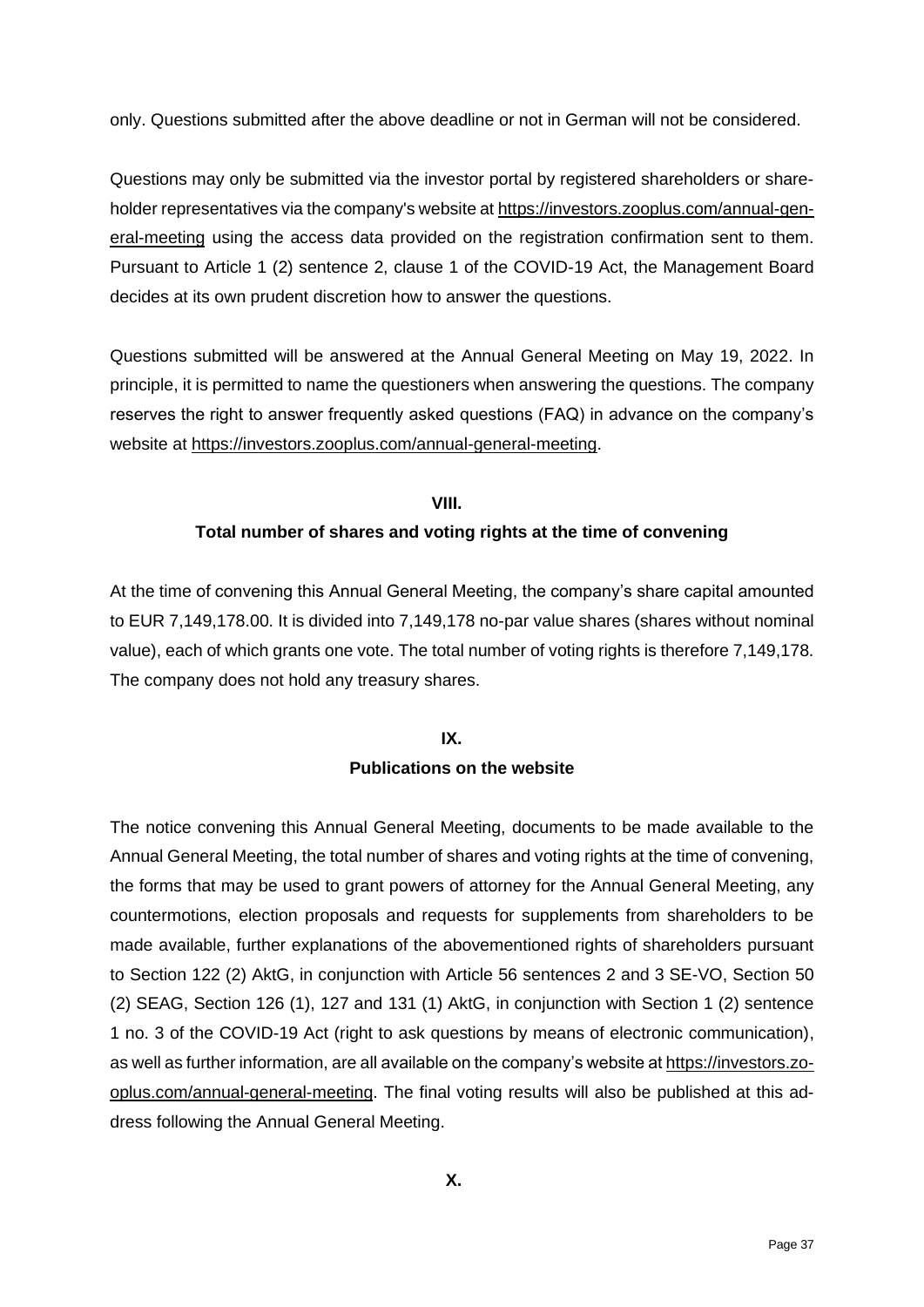#### **Information on data protection for shareholders and their representatives**

Within the scope of the Annual General Meeting, zooplus SE, as the responsible body per the definition under Article 4 no. 7 of the General Data Protection Regulation ("**GDPR**"), processes personal data (first and last name, address, email address, number of shares, class of shares, type of share ownership and identification number of the registration confirmation) of the shareholders and, if applicable, of their legal or contractual representatives on the basis of the data protection provisions applicable in Germany. zooplus SE receives the data directly from the shareholder or from the shareholder's custodian bank. This data shall only be processed to enable shareholders and shareholder representatives to exercise their rights within the scope of the Annual General Meeting and to comply with the legal provisions of a general meeting, including the provisions of the COVID-19 Act on the holding of a virtual general meeting. The legal basis for this data processing is Article 6 (1) lit. c) GDPR. We take the liberty of storing the personal data processed in connection with the Annual General Meeting for a period of ten years unless there is a justified interest in storing the data for a longer period in the event of an in or out of court dispute pertaining to the Annual General Meeting. This data will either be anonymized or deleted at the end of the storage period.

The service providers commissioned for the purpose of preparing, conducting and following up on the Annual General Meeting will each receive such personal data only as is necessary for the performance of their activities; processing will be carried out exclusively in accordance with the instructions of zooplus SE.

In the case of requests for additions to the agenda in accordance with Section 122 (2) AktG, in conjunction with Article 56 sentences 2 and 3 SE-VO, Section 50 (2) SEAG, and in the case of countermotions and election proposals by shareholders, these will be made publicly available together with the name of the shareholder making the request for additions or a countermotion or submitting the election proposal (see above **Section VII.** "Shareholder Rights" under Items 1. and 2). Should shareholders make use of their right to submit questions in advance of the virtual Annual General Meeting, the questions will be dealt with at the Annual General Meeting, if necessary, by mentioning their name. This can be noted by other participants in the virtual Annual General Meeting. This data processing by mentioning the name of the respective shareholder is necessary to protect the legitimate interest of the company in ensuring that the virtual Annual General Meeting is as similar as possible to a physical Annual General Meeting. The legal basis for this processing is Article 6 (1) f GDPR.

Pursuant to Section 129 (1) sentence 2 AktG, a list of shareholders present or represented at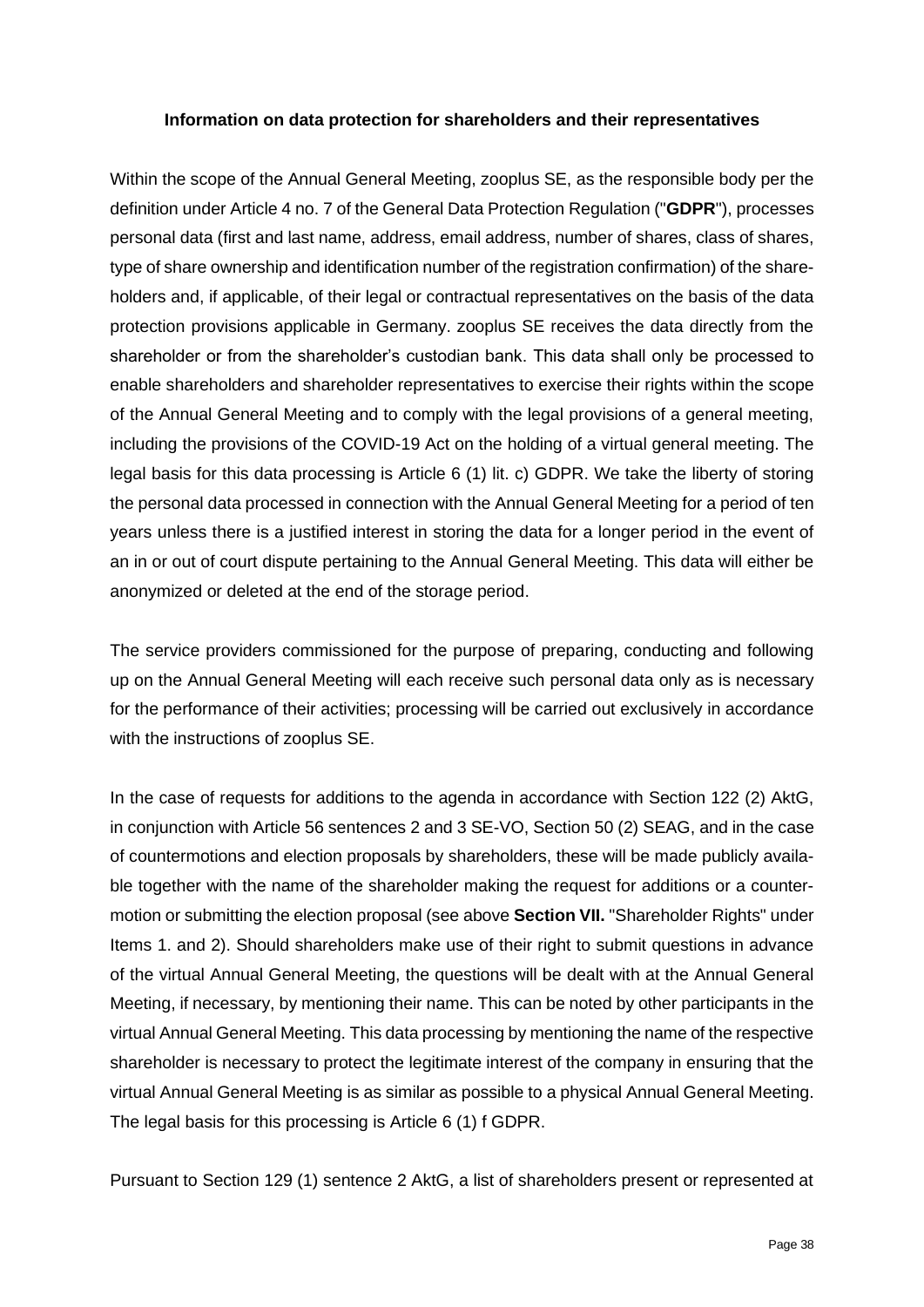the Annual General Meeting and of shareholder representatives, stating their name and place of residence and the number of shares represented by each of them, must be drawn up at the Annual General Meeting and must contain the relevant personal data.

After meeting the legal requirements, each shareholder has the right to information about the personal data collected in accordance with Article 15 GDPR, the correction of data in accordance with Article 16 GDPR, the deletion of data in accordance with Article 17 GDPR, the restriction of personal data processing in accordance with Article 18 GDPR, the transfer of certain personal data to the shareholder or to a third party designated by the shareholder in accordance with Article 20 GDPR, as well as the right to objection in accordance with Article 21 GDPR.

Our data protection officer is available for these and other inquiries at the following address:

zooplus SE Data Protection Officer c/o HW Data GmbH Dr. Philipp Herrmann Leonrodstr. 54 80636 Munich Email: ph@hwdata.de

Further information on data protection, the related processing of shareholder data and the shareholder's rights can be found on our website: https://investors.zooplus.com/en/data-protection.

## **XI.**

## **Technical information about the virtual Annual General Meeting**

In order to participate by electronic broadcast and to use the investor portal and exercise your shareholder rights, you will require an Internet connection and an Internet-capable terminal. In order to be able to optimally reproduce the video and audio transmission of the Annual General Meeting, a stable Internet connection with sufficient transmission speed is recommended.

If you use a computer to receive the video and audio transmission of the virtual Annual General Meeting, you will need a browser and speakers or headphones.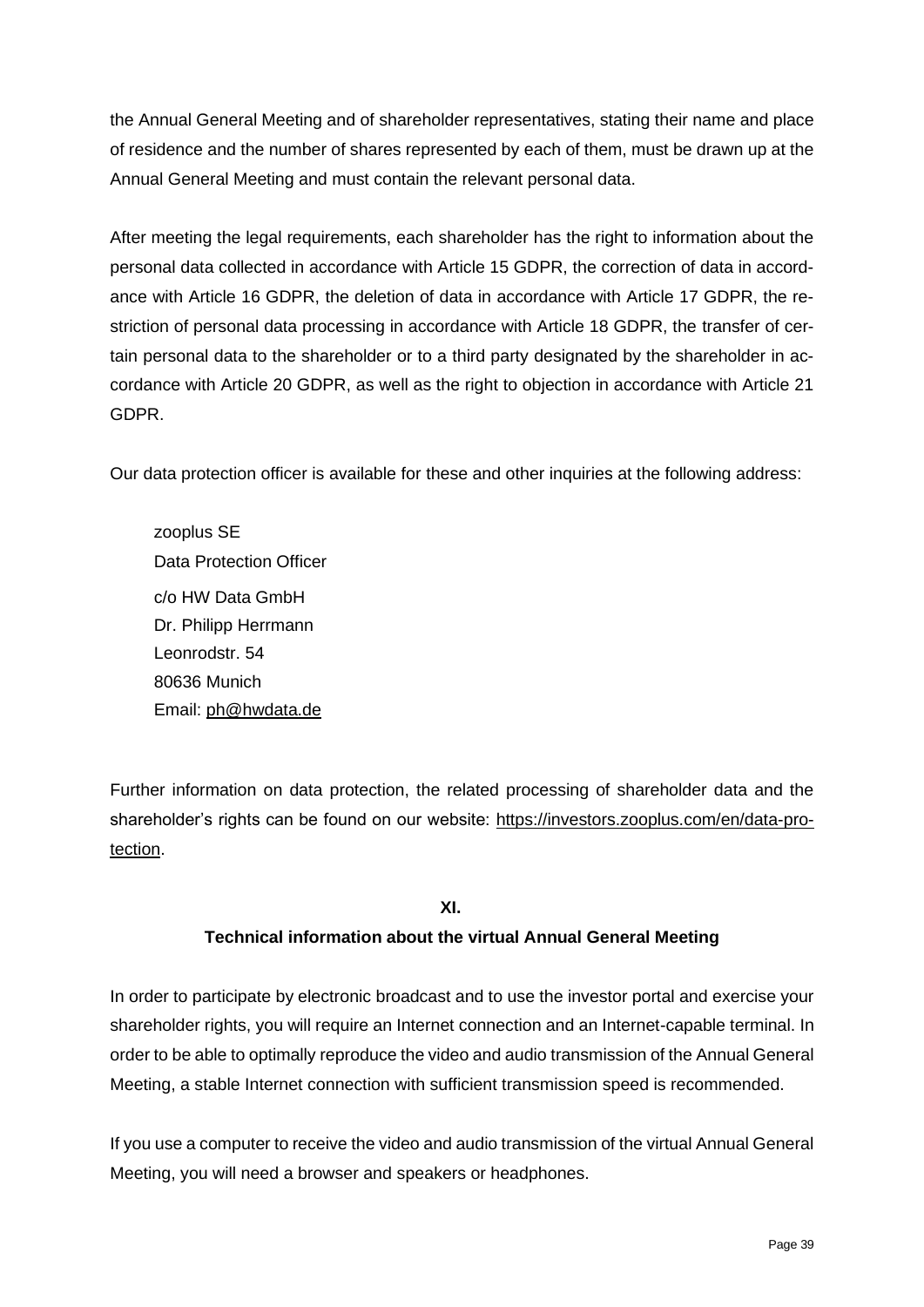To access the company's investor portal, you will need your registration confirmation, which you will receive unsolicited after your due registration. This registration confirmation contains your individual access data that can be used to log in to the investor portal on the registration page.

In order to avoid the risk of restrictions in the exercise of shareholder rights during the virtual Annual General Meeting due to technical problems, it is recommended that shareholder rights (in particular voting rights) be exercised **before the start of the Annual General Meeting** to the greatest extent possible. Registered shareholders and shareholder representatives may exercise their voting rights via the investor portal from April 28, 2022 (0:00 CEST) in accordance with the record date (see **Section IV.** above).

#### **XII.**

#### **Information on the availability of video and audio transmission**

Shareholders can follow the entire virtual Annual General Meeting via video and audio transmission on the Internet. The video and audio transmission of the virtual Annual General Meeting and the availability of the investor portal may be subject to fluctuations in the current state of technology due to restrictions on the availability of the telecommunications network and limitations on third-party Internet services, over which the company has no influence. Therefore, the company cannot assume any warranties or liability for the functionality and continuous availability of the Internet services used, the network elements of third parties used, the video and audio transmission as well as access to the investor portal and its general availability. The company also assumes no responsibility for errors and defects in the hardware and software used for the online service, including those of the service companies used, unless there is intent. For this reason, the company recommends that the abovementioned options for exercising rights, in particular for exercising voting rights, be used at an early stage.

#### **XIII.**

#### **Additional information**

Unless expressly stated otherwise, all times mentioned in this invitation to the Annual General Meeting are based on Central European Summer Time (CEST) as applicable in Germany. Coordinated Universal Time (UTC) is two hours behind Central European Summer Time (CEST).

Munich, April 2022